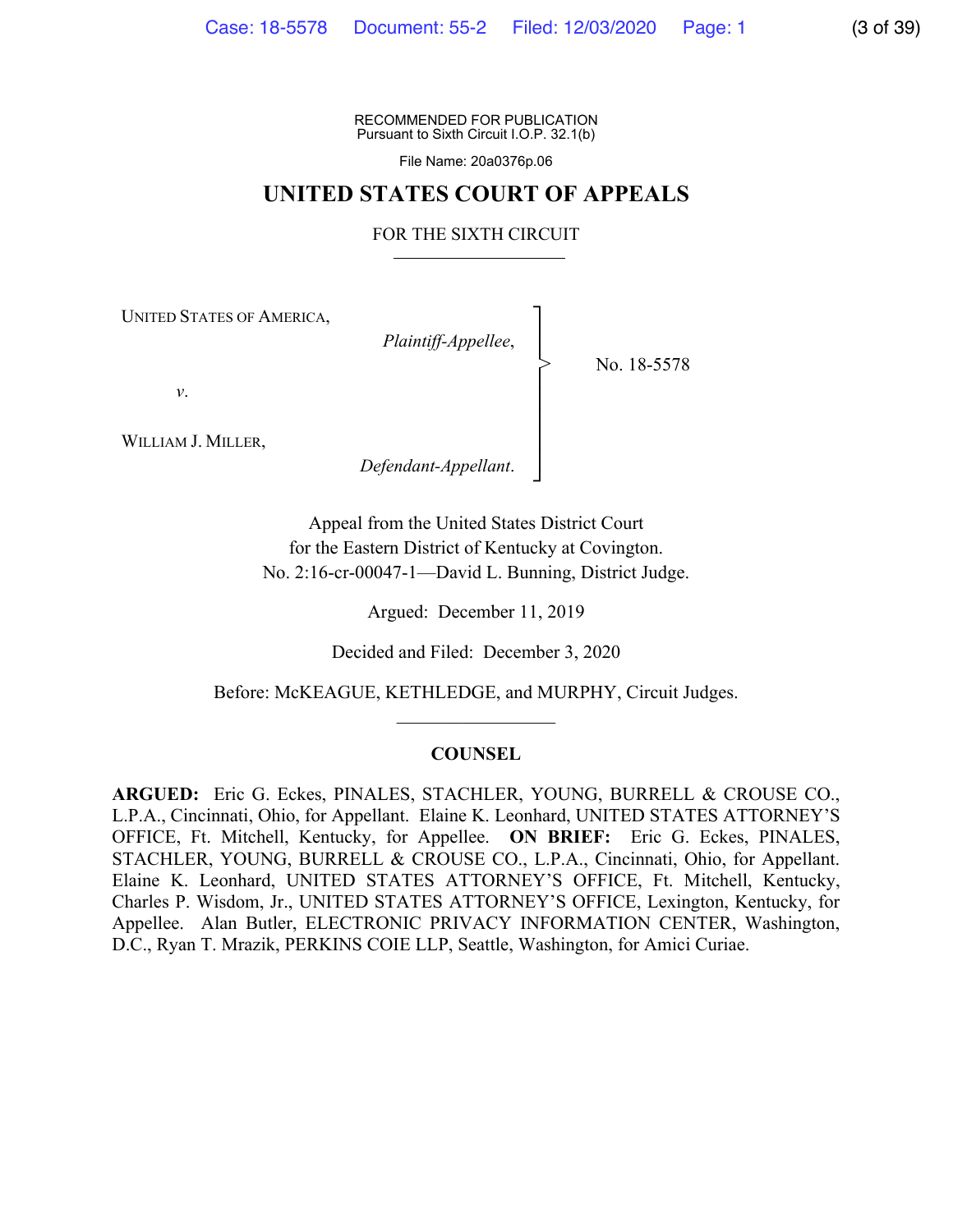## **OPINION**  $\frac{1}{2}$

 $\frac{1}{2}$ 

MURPHY, Circuit Judge. Courts often must apply the legal rules arising from fixed constitutional rights to new technologies in an evolving world. The First Amendment's rules for speech apply to debate on the internet. *Packingham v. North Carolina*, 137 S. Ct. 1730, 1735–36 (2017). The Second Amendment's rules for firearms apply to weapons that did not exist "at the time of the founding." *District of Columbia v. Heller*, 554 U.S. 570, 582 (2008). The Supreme Court has made the same point for the rights at issue in this criminal case: The Fourth Amendment right against "unreasonable searches" and the Sixth Amendment right to confront "witnesses." *See Kyllo v. United States*, 533 U.S. 27, 34–36 (2001); *Melendez-Diaz v. Massachusetts*, 557 U.S. 305, 315–17 (2009). We must consider how the established rules for these traditional rights should apply to a novel method for combatting child pornography: hashvalue matching.

A hash value has been described as "a sort of digital fingerprint." *United States v. Ackerman*, 831 F.3d 1292, 1294 (10th Cir. 2016). When a Google employee views a digital file and confirms that it is child pornography, Google assigns the file a hash value. It then scans Gmail for files with the same value. A "match" signals that a scanned file is a copy of the illegal file. Here, using this technology, Google learned that a Gmail account had uploaded two files with hash values matching child pornography. Google sent a report with the files and the IP address that uploaded them to the National Center for Missing and Exploited Children (NCMEC). NCMEC's systems traced the IP address to Kentucky, and a detective with a local police department connected William Miller to the Gmail account. Miller raises various constitutional challenges to his resulting child-pornography convictions.

He starts with the Fourth Amendment, arguing that Google conducted an "unreasonable search" by scanning his Gmail files for hash-value matches. But the Fourth Amendment restricts government, not private, action. And while Google's hash-value matching may be new, private searches are not. A private party who searches a physical space and hands over paper files to the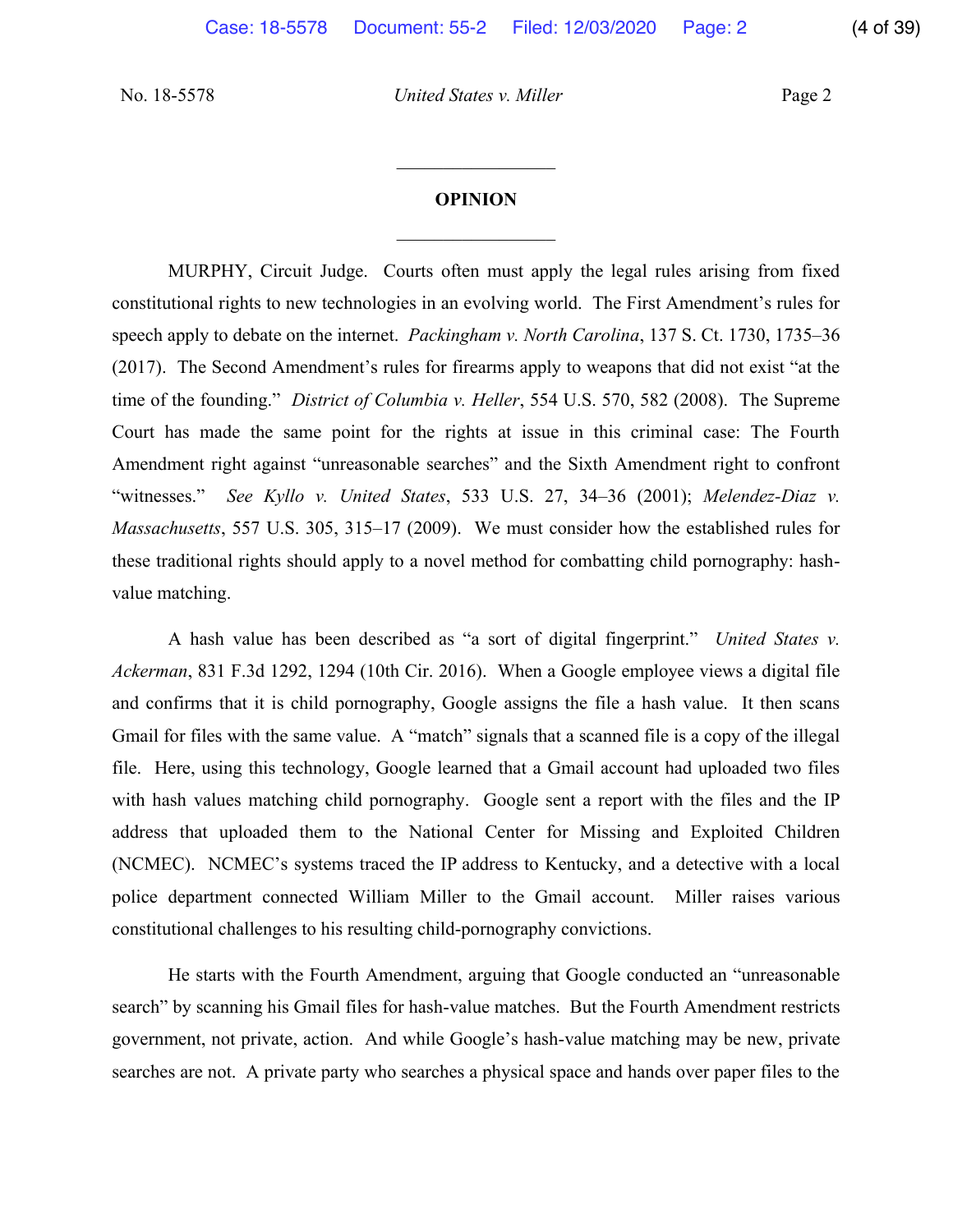| No. 18-5578 | United States v. Miller | Page 3 |
|-------------|-------------------------|--------|
|-------------|-------------------------|--------|

government has not violated the Fourth Amendment. *Burdeau v. McDowell*, 256 U.S. 465, 475 (1921). That rule covers Google's scan of virtual spaces and disclosure of digital files.

Miller next argues that the police detective conducted an "unreasonable search" when he later opened and viewed the files sent by Google. This claim implicates another settled rule: Under the private-search doctrine, the government does not conduct a Fourth Amendment search when there is a "virtual certainty" that its search will disclose *nothing more* than what a private party's earlier search has revealed. *United States v. Jacobsen*, 466 U.S. 109, 119 (1984). So we must ask whether the detective's manual search would disclose anything more than what Google's hash-value search showed. Critically, Miller does not dispute the district court's finding about a hash-value match's near-perfect accuracy: It created a "virtual certainty" that the files in the Gmail account were the known child-pornography files that a Google employee had viewed. Given this (unchallenged) reliability, *Jacobsen*'s required level of certainty is met.

Miller thus asks us to depart from *Jacobsen*'s idiosyncratic definition of a Fourth Amendment "search," noting that the Supreme Court recently clarified that such a "search" also occurs when the government trespasses onto property to obtain information. *United States v. Jones*, 565 U.S. 400, 404–08 (2012). At the least, Miller says, the detective's opening of the files qualifies as a search in this "trespass-to-chattels" sense. He raises a legitimate (if debatable) point. The Supreme Court has long required the government to obtain a warrant to open sealed letters, the equivalent of modern emails. *Ex parte Jackson*, 96 U.S. 727, 732–33 (1877). Yet, well before *Jacobsen*, the Court also allowed the government to rely on letters illegally taken and opened by private parties. *Burdeau*, 256 U.S. at 474–75. And Google arguably "opened" the files and committed the "trespass" here. In the end, though, we need not resolve this debate. We find ourselves bound by *Jacobsen* no matter how this emerging line of authority would resolve things.

Miller lastly argues that the admission of NCMEC's report at trial violated his Sixth Amendment right to confront "witnesses." This right's basic rule (that a defendant must have the opportunity to cross-examine those who make testimonial statements) certainly applies to new types of witnesses, such as forensic analysts. *Melendez-Diaz*, 557 U.S. at 313–21. But the rule's reach is nevertheless limited to statements by "witnesses"—that is, people. And NCMEC's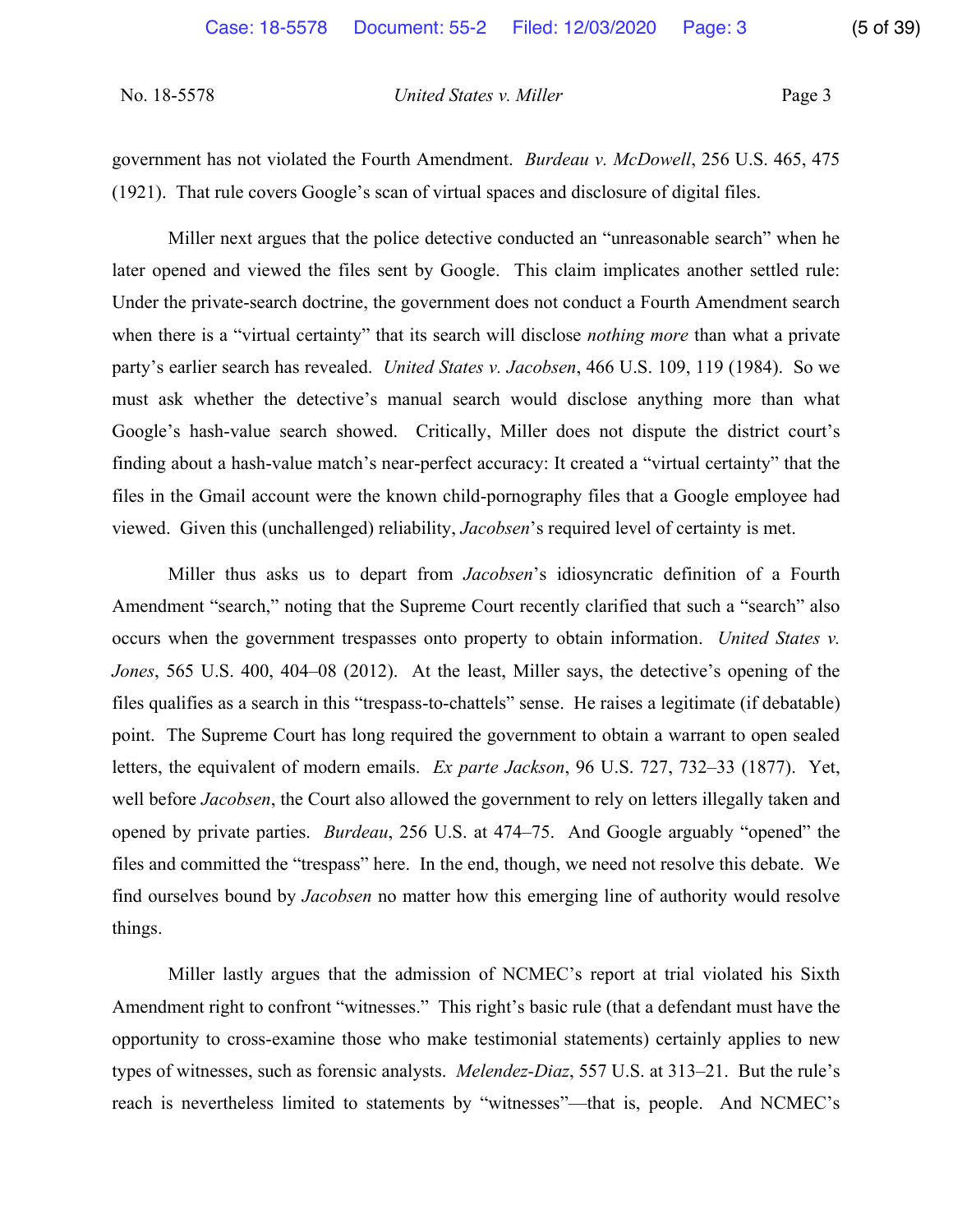automated systems, not a person, entered the specific information into the report that Miller challenges. The rules of evidence, not the Sixth Amendment, govern the admissibility of this computer-generated information.

For these reasons and those that follow, we affirm Miller's convictions.

# I A

Many companies rely on hash-value matching to remove child pornography from their email, file-sharing, and similar internet services. *Amicus* Br. of Discord et al., at 4–5. "A hash value is a number that is often represented as a sequence of characters and is produced by an algorithm based upon the digital contents of a drive, medium, or file." 2017 Advisory Committee Note to Fed. R. Evid. 902(14). As a government witness explained, hash values can be created using common algorithms like SHA or MD5. Johnson Tr., R.106, PageID#1290. "You basically point this algorithm toward a file, and you get back this alphanumeric string, and that's a series of characters that are a fingerprint; the VIN number or the DNA, if you will, of that file." *Id.* Some algorithms assign a character to every pixel in an image, such that the hash value will change if a single pixel changes. *Id.*, PageID#1291. Other programs, like Microsoft's PhotoDNA, return the same value even if a file changes slightly. *Id.* After companies assign a "hash value" to a known image of child pornography, they can scan their services for files with the same value. When they get a "match," they know that the scanned file is a duplicate of the child-pornography image without opening and viewing the file. *Amicus* Br. of Discord et al., at 4–5.

Apart from commonly used hash algorithms, companies create their own unique programs. "[S]ince 2008," for example, "Google has been using its own proprietary hashing technology to tag confirmed child sexual abuse images." McGoff Decl., R.33-1, PageID#161. When a Google employee finds a child-pornography image on its services, Google gives this image a "hash" and adds it to its "repository of hashes of apparent child pornography as defined in 18 U.S.C. § 2256." *Id.* Google might also discover child pornography from a customer's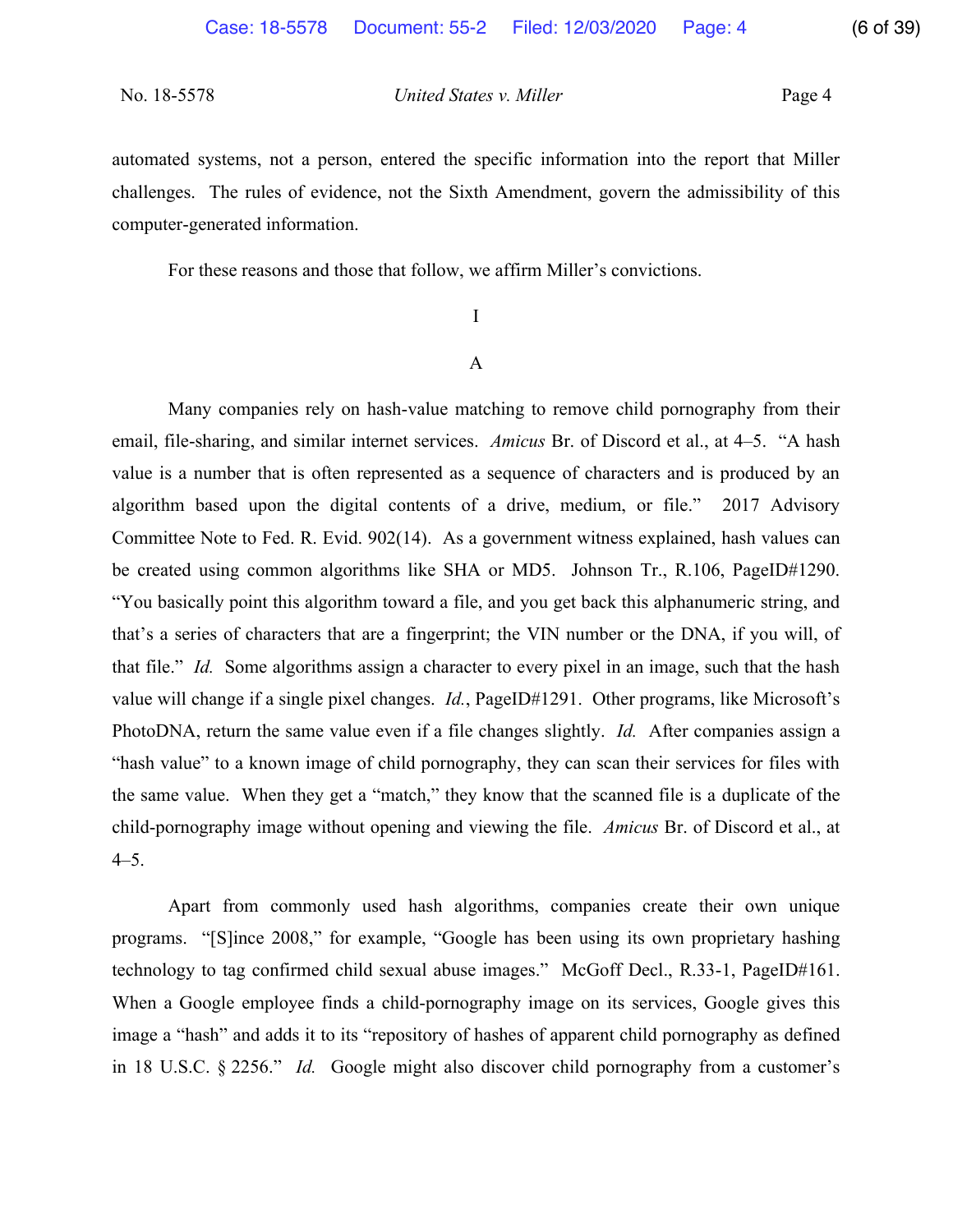complaint, but "[n]o hash is added to [its] repository without the corresponding image first having been visually confirmed by a Google employee to be apparent child pornography." *Id.*

Google's terms of service inform its customers that they may not use services like Gmail in violation of the law. *Id.* The terms indicate: "We may review content to determine whether it is illegal or violates our policies, and we may remove or refuse to display content that we reasonably believe violates our policies or the law. But that does not necessarily mean that we review content, so please don't assume that we do." Terms, R.33-1, PageID#164.

Consistent with these terms, Google's "product abuse detection system" scans some files that customers upload looking for hash-value matches with the files in its child-pornography repository. McGoff Decl., R.33-1, PageID#161–62. When this system detects a match, Google does one of two things. *Id.* An employee might view the file to confirm that it is child pornography. *Id.*, PageID#162. Or Google might just send an automated report with the file to the National Center for Missing and Exploited Children (NCMEC). *Id.* NCMEC, a nonprofit entity, "was created to help find missing children, reduce child sexual exploitation, and prevent child victimization." Shehan Decl., R.33-6, PageID#193.

Companies like Google have business reasons to make these efforts to remove child pornography from their systems. As a Google representative noted, "[i]f our product is associated with being a haven for abusive content and conduct, users will stop using our services." McGoff Decl., R.33-1, PageID#161. Yet once "electronic communication services providers" become aware of child pornography on their services, federal law requires them to report it to NCMEC. 18 U.S.C. §§ 2258A(a), 2258E(6). NCMEC operates a "CyberTipline" that allows companies to securely disclose child pornography. Shehan Decl., R.33-6, PageID#194–95.

Companies use a standardized "CyberTipline Report" to send images to NCMEC. A company will complete the report's "Section A" by identifying, among other things, the date that the company discovered the file and the IP address that uploaded it. Rep., R.33-2, PageID#169– 71. After a company sends this information, NCMEC's systems run a search for the location of the IP address and input the results into "Section B" of the report. *Id.*, PageID#172.An analyst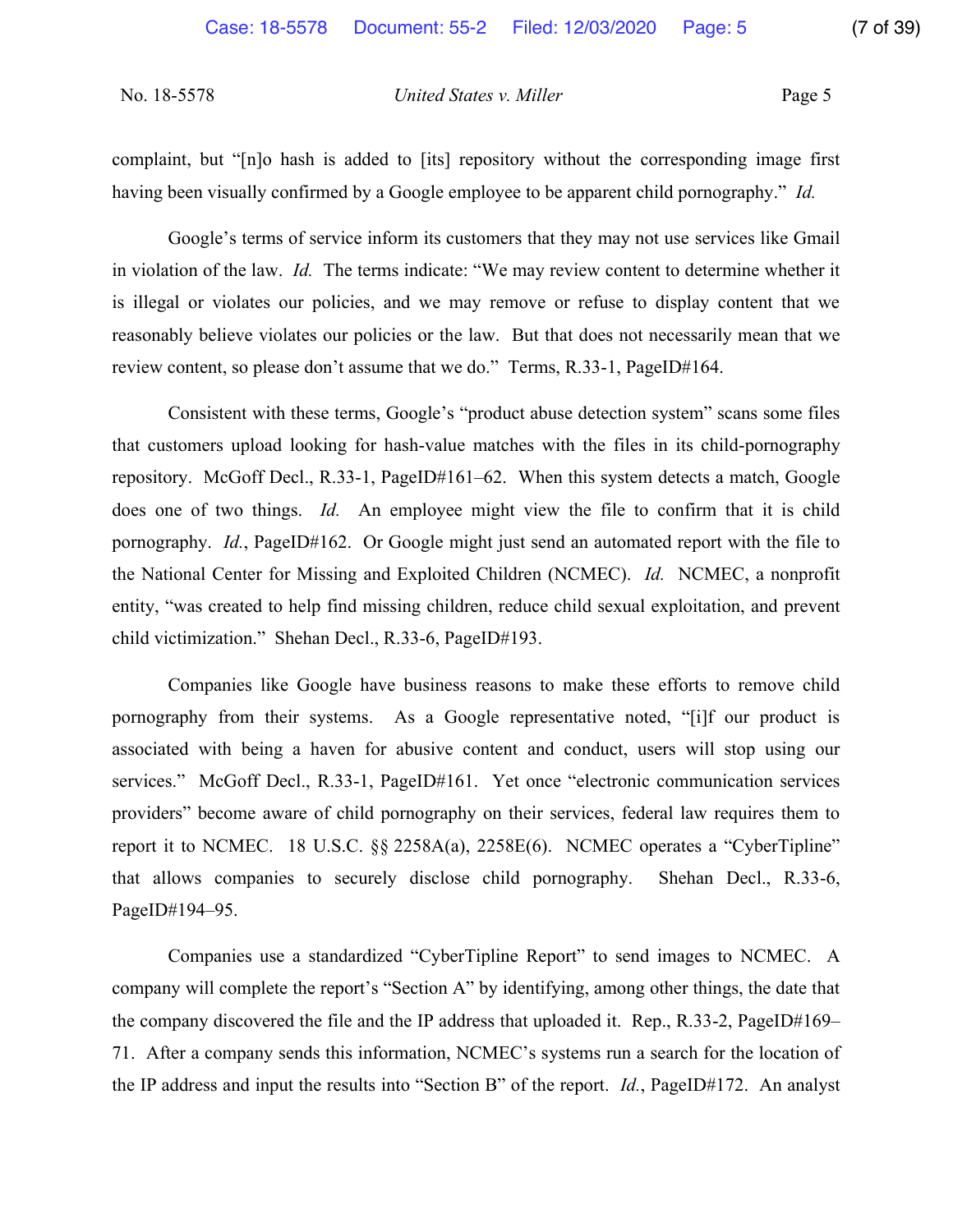next might manually search public information to identify a suspect (for example, an analyst might look for information associated with the email address that sent the file). *Id.*, PageID#174–76. This analyst might also look at the image, depending on such factors as whether the inspection could identify the culprit. Shehan Decl., R.33-6, PageID#195. The analyst adds the search results to "Section C" of the report. Rep., R.33-2, PageID#174–77. NCMEC sends the completed report to the law-enforcement agency in the area of the IP address. Shehan Decl., R.33-6, PageID#196.

#### B

This case concerns Gmail. On July 9, 2015, the email address "miller694u@gmail.com" attached two files to an email that had hash values matching images in Google's childpornography repository. Rep., R.33-2, PageID#170–71. One file was named "young - tight fuck.jpg"; the other was named "!!!!!!Mom&son7.jpg." *Id.*, PageID#170. Google deactivated the account. The next day, it sent NCMEC an automated CyberTipline Report. *Id.*, PageID#169. No Google employee viewed the files. The report classified the images as "A1" under an industry-wide classification scheme, which meant that they were of prepubescent minors engaged in sex acts. *Id.*, PageID#170–72. Google listed two IP addresses associated with the Gmail account. From the first IP address, someone had uploaded the images into Gmail on July 9 and logged into the account several times during the prior month. From the second IP address, someone had registered the account on January 29, 2015. *Id.*

Once NCMEC received this report, its systems performed a "WhoIs lookup" for the IP addresses. This search identified their location as Fort Mitchell, Kentucky, and their internet service provider as Time Warner Cable. *Id.*, PageID#172. An analyst next searched for information connected to miller694u@gmail.com. *Id.*, PageID#174–77. This email was affiliated with a profile page of "Bill M." on the social-media website "Tagged." *Id.* The profile page included a picture of "Bill M." The analyst attached a printout of the page with the picture to the report. *Id.*, PageID#177. The analyst did not view the files. NCMEC sent the report and files to the Kentucky State Police. The state police forwarded this information to the police department in Kenton County (the county encompassing Fort Mitchell).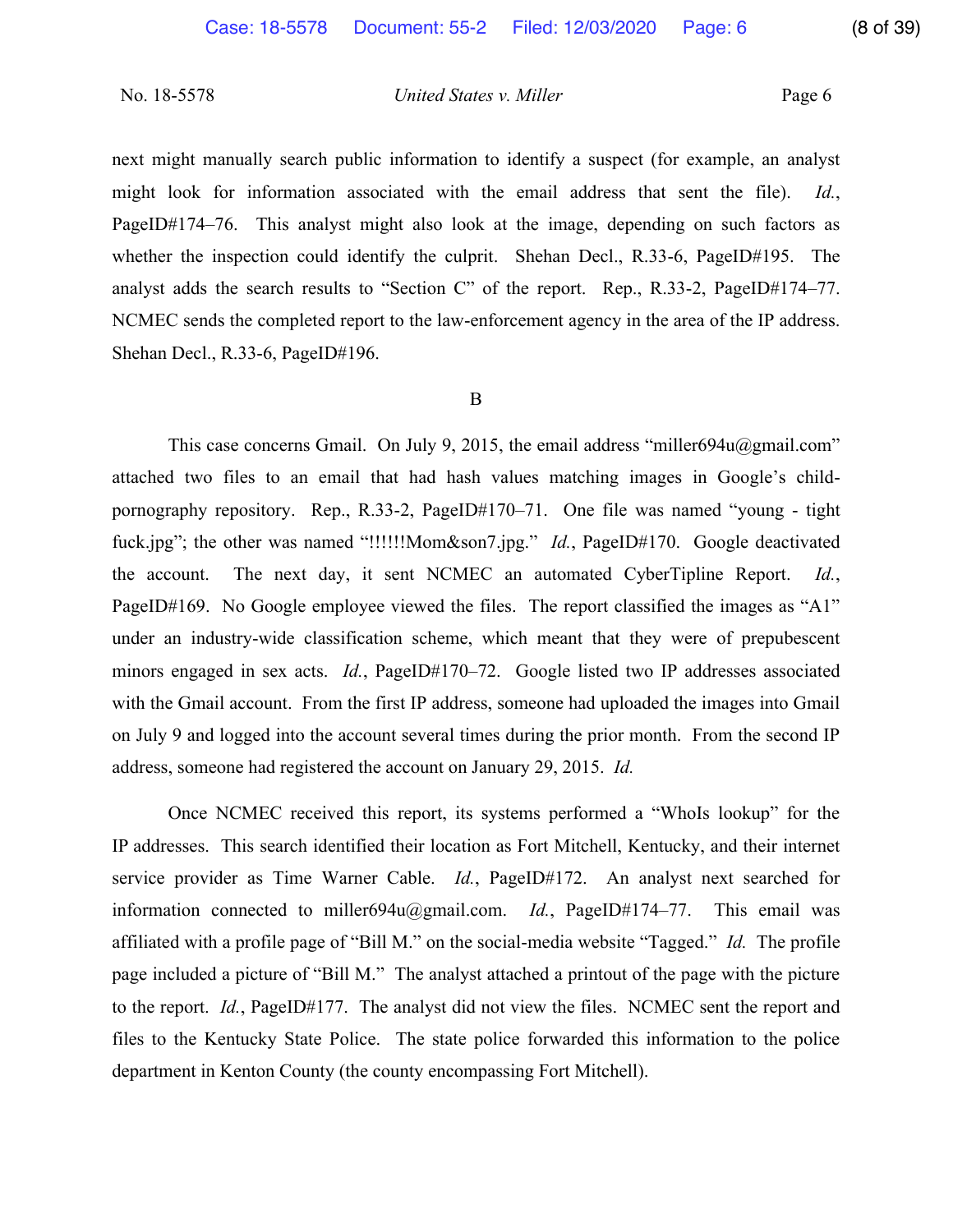On August 13, 2015, Detective Aaron Schihl with the Kenton County Police Department received the report. Schihl opened and viewed the two files and confirmed that they showed prepubescent children engaged in sex acts.

After subpoenaing Time Warner Cable, Schihl learned that the IP address that uploaded the child pornography was assigned to subscriber "Tania Miller" at a Fort Mitchell home address. He also learned that "William Jay Miller" had a driver's license that listed this address. Schihl obtained a warrant for the records that Google retained for this Gmail account. The records identified "Bill Miller" as the subscriber. Google provided about 4,000 emails and chat messages, as well as information in a file-storage account. Schihl found more child pornography in the file-storage account and in email exchanges from May 2015.

Schihl next got a warrant to search Miller's home. In October 2015, the police seized computers, flash drives, and hard drives. A forensic examination of an external hard drive turned up 571 child-pornography files (including the files from the July 9 email) organized in folders named things like "pre-teen." The IP address for Miller's laptop matched an IP address from the CyberTipline Report, and the laptop appeared to have been connected to the external hard drive. In an interview with Schihl, Miller admitted that his hard drive contained child pornography, but claimed that the images had been on the drive when he bought it at a yard sale a year earlier. A forensic examination, in fact, showed that the child-pornography files had been created on the hard drive a week before the July 9 email.

The government indicted Miller on seven counts of knowingly receiving, distributing, or possessing child pornography. 18 U.S.C.  $\S$  2252(a)(2), (a)(4)(B). These counts corresponded to the email exchanges of child pornography from May 2015, the email containing the two files on July 9, and the files on the hard drive in Miller's home. Miller moved to suppress this evidence on the ground that the police learned of the child-pornography images attached to the July 9 email in violation of the Fourth Amendment. The district court denied his motion. *United States v. Miller*, 2017 WL 2705963, at \*8 (E.D. Ky. June 23, 2017).

Miller stood trial. The government introduced the CyberTipline Report through the testimony of an NCMEC director. Miller raised a Confrontation Clause objection because this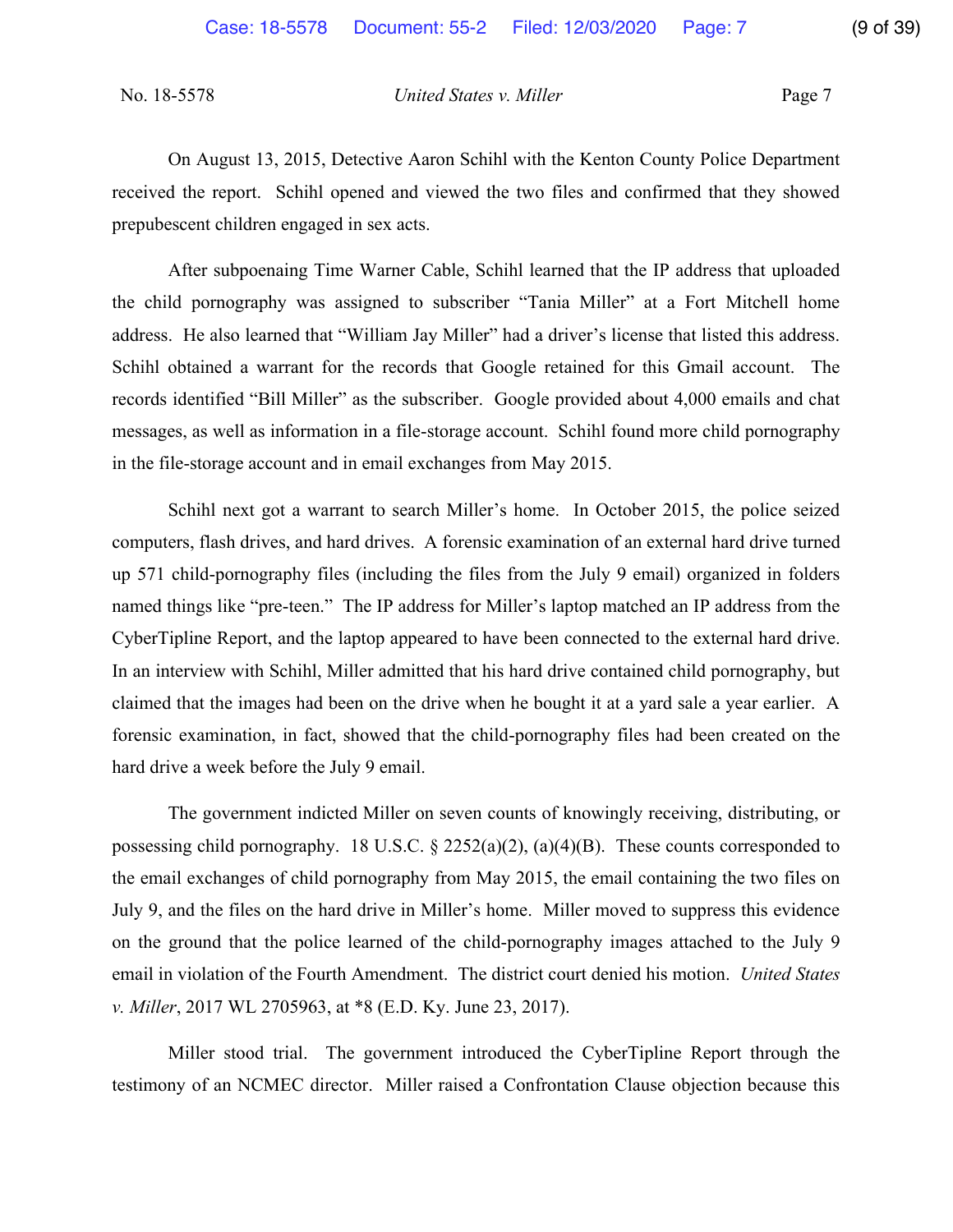witness was not the analyst who had worked on the report. The district court overruled his objection.

As Miller's main defense, his counsel argued that he was not the person who had emailed child pornography or placed child pornography on the hard drive. Counsel highlighted that a few emails about a cellphone rebate sent to this Gmail account had been addressed to Miller's brother, Fred Miller. Miller's wife, mother-in-law, and daughter testified that Fred, whom they described as "strange" or "simple-minded," came to their house about once a week and sometimes used Miller's laptop.

The government sought to rebut Miller's attempt to shift blame to his brother. Detective Schihl went through many messages from the Gmail account showing a person named "Bill" propositioning women using Miller's photos. Schihl also testified that the "Tagged" profile page connected to this Gmail account used a picture of Miller. The forensic examiner likewise explained that the hard drive with the child-pornography folders included a folder named "me" full of Miller's pictures. And it contained Skype messages requesting pictures of naked children using the display name "Bill Miller."

The jury convicted Miller on all counts. The district court sentenced him to 150 months in prison followed by 15 years of supervised release.

Miller appeals. He argues: (1) that the government violated his Fourth Amendment right against unreasonable searches; (2) that the district court violated his Sixth Amendment right to confront witnesses; and (3) that district court wrongly found sufficient evidence to convict him.

#### II. Fourth Amendment

The Fourth Amendment provides in relevant part: "The right of the people to be secure in their persons, houses, papers, and effects, against unreasonable searches and seizures, shall not be violated[.]" U.S. Const. amend. IV. Miller asserts that the government committed two "unreasonable searches": the first when Google discovered the two files in Miller's email on July 9 and the second when Detective Schihl later opened and viewed those files.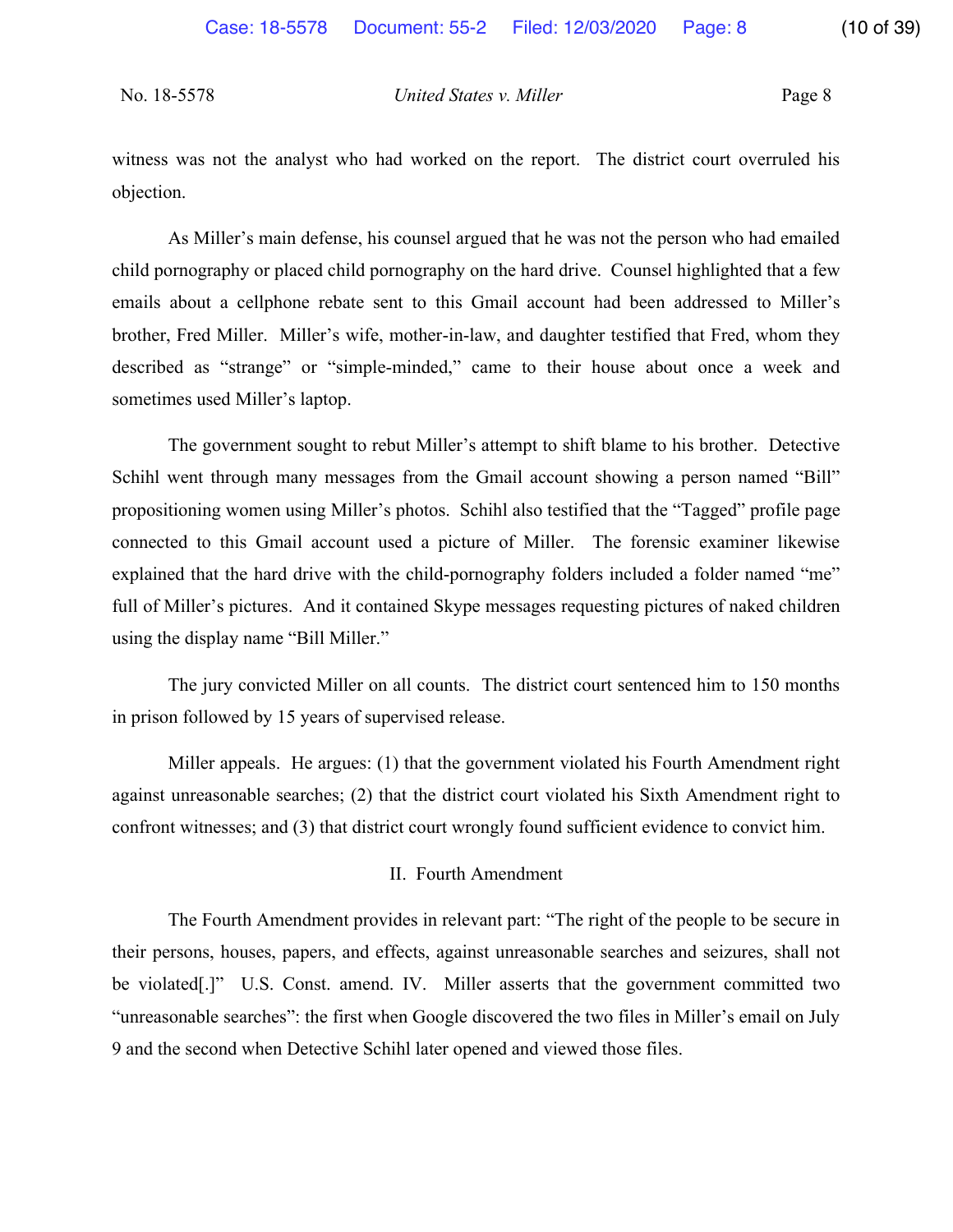#### A. Did Google's hash-value matching violate the Fourth Amendment?

Miller claims that Google conducted an "unreasonable search" by scanning his July 9 email for hash-value matches. This claim faces an immediate (and ultimately insurmountable) obstacle: Google is a private entity. Like other constitutional rights, *see Manhattan Cmty. Access Corp. v. Halleck*, 139 S. Ct. 1921, 1928 (2019), the Fourth Amendment regulates only government action, *United States v. Jacobsen*, 466 U.S. 109, 113 (1984). If, for example, a private party enters your home in search of incriminating papers, that party may have committed a trespass under state tort law, but the party has not engaged in an unreasonable search under the Fourth Amendment. *See Burdeau v. McDowell*, 256 U.S. 465, 475 (1921). Indeed, until it was incorporated against the states, the Fourth Amendment did not even apply to state officers (like Detective Schihl) who acted independently of federal officers. *See Byars v. United States*, 273 U.S. 28, 33–34 (1927); *cf. Elkins v. United States*, 364 U.S. 206, 215 (1960). And although the Fourteenth Amendment has now expanded the Fourth Amendment's reach to cover state actors, it too regulates only government action, not private action. *See Civil Rights Cases*, 109 U.S. 3, 17–18 (1883).

This "government" action most obviously exists when public employees perform public functions. *See West v. Atkins*, 487 U.S. 42, 49–50 (1988). But the Constitution does not compel governments to conduct their affairs through the "public employees" that they typically use today. *Spencer v. Lee*, 864 F.2d 1376, 1379 (7th Cir. 1989) (en banc). Historically, "[p]rivate citizens were actively involved in government work, especially where the work most directly touched the lives of the people." *Filarsky v. Delia*, 566 U.S. 377, 385 (2012). It was, for example, "a common practice in this country for private watchmen or guards to be vested with the powers of policemen, sheriffs or peace officers to protect the private property of their private employers," but states considered them "public officers when performing their public duties." *NLRB v. Jones & Laughlin Steel Corp.*, 331 U.S. 416, 429, 431 (1947). And "[t]he Constitution constrains governmental action 'by whatever instruments or in whatever modes that action may be taken.'" *Lebron v. Nat'l R.R. Passenger Corp.*, 513 U.S. 374, 392 (1995) (quoting *Ex parte Virginia*, 100 U.S. 339, 346–47 (1880)).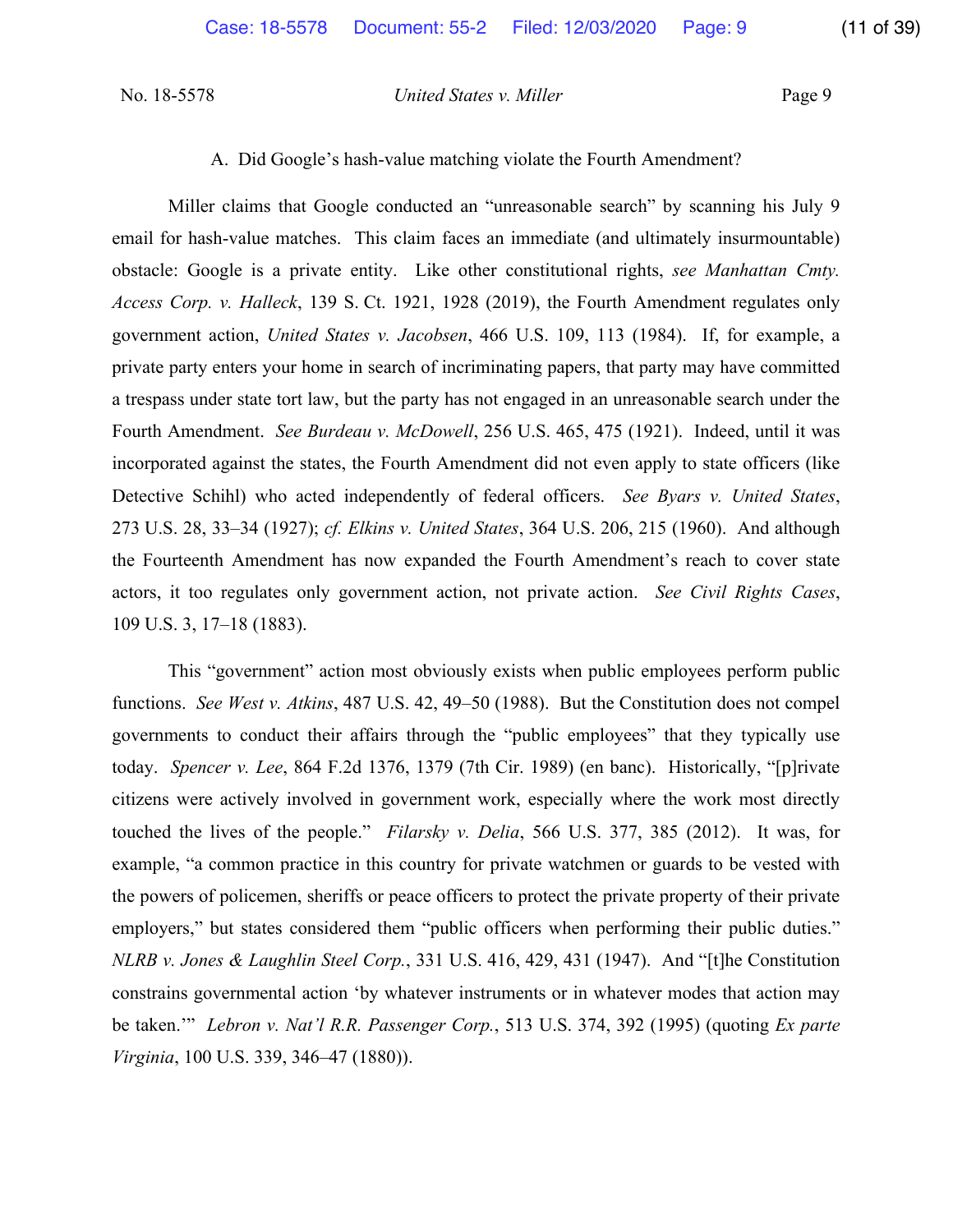This rule raises the key question: When should a private party's actions be "fairly attributable" to the government and trigger the Constitution's protections? *Lugar v. Edmondson Oil Co.*, 457 U.S. 922, 937 (1982). One approach to this constitutional "agency" question would be to review our legal traditions and consider situations in which our laws have historically imputed one person's conduct to another. After all, "traditional agency principles were reasonably well ensconced in the law at the time of the founding[.]" *United States v. Ackerman*, 831 F.3d 1292, 1301 (10th Cir. 2016) (Gorsuch, J.). Yet the Supreme Court has stated that "[w]hat is fairly attributable is a matter of normative judgment, and the criteria lack rigid simplicity." *Brentwood Acad. v. Tenn. Secondary Sch. Athletic Ass'n*, 531 U.S. 288, 295 (2001). It has adopted a fact-bound approach to this attribution question, one that uses "different factors or tests in different contexts." *Lugar*, 457 U.S. at 939. Sometimes, the Court uses a "function" test that asks whether a private party performs a public function. *Romanski v. Detroit Ent., L.L.C.*, 428 F.3d 629, 636 (6th Cir. 2005). Other times, the Court uses a "compulsion" test that asks whether the government compelled a private party's action. *Id.* Still other times, the Court uses a "nexus" test that asks whether a private party cooperated with the government. *Id.*; *see Halleck*, 139 S. Ct. at 1928.

As the party seeking to suppress evidence, Miller must prove that Google's actions were government actions under one of these tests. *United States v. Ringland*, 966 F.3d 731, 735 (8th Cir. 2020); *cf. United States v. Baker*, 976 F.3d 636, 645 (6th Cir. 2020). He has fallen short.

1. *Did Google perform a public function?* The Supreme Court has held that some functions qualify as "government" functions no matter who performs them. *Halleck*, 139 S. Ct. at 1928–29. Yet few activities qualify. *Id.* at 1929. If a function is always a "government" action, it means that the government may not deregulate by allowing private parties to perform the action without becoming the "government" themselves. *See Spencer*, 864 F.2d at 1379. This test thus covers only those limited activities—for example, running a city—that have "traditionally *and* exclusively" been performed by the government. *Durante v. Fairlane Town Ctr.*, 201 F. App'x 338, 341 (6th Cir. 2006) (citing *Jackson v. Metro. Edison Co.*, 419 U.S. 345, 352 (1974)); *see Marsh v. Alabama*, 326 U.S. 501, 505–09 (1946). Most activities—such as providing electricity, operating a nursing home, or managing a public-access television station—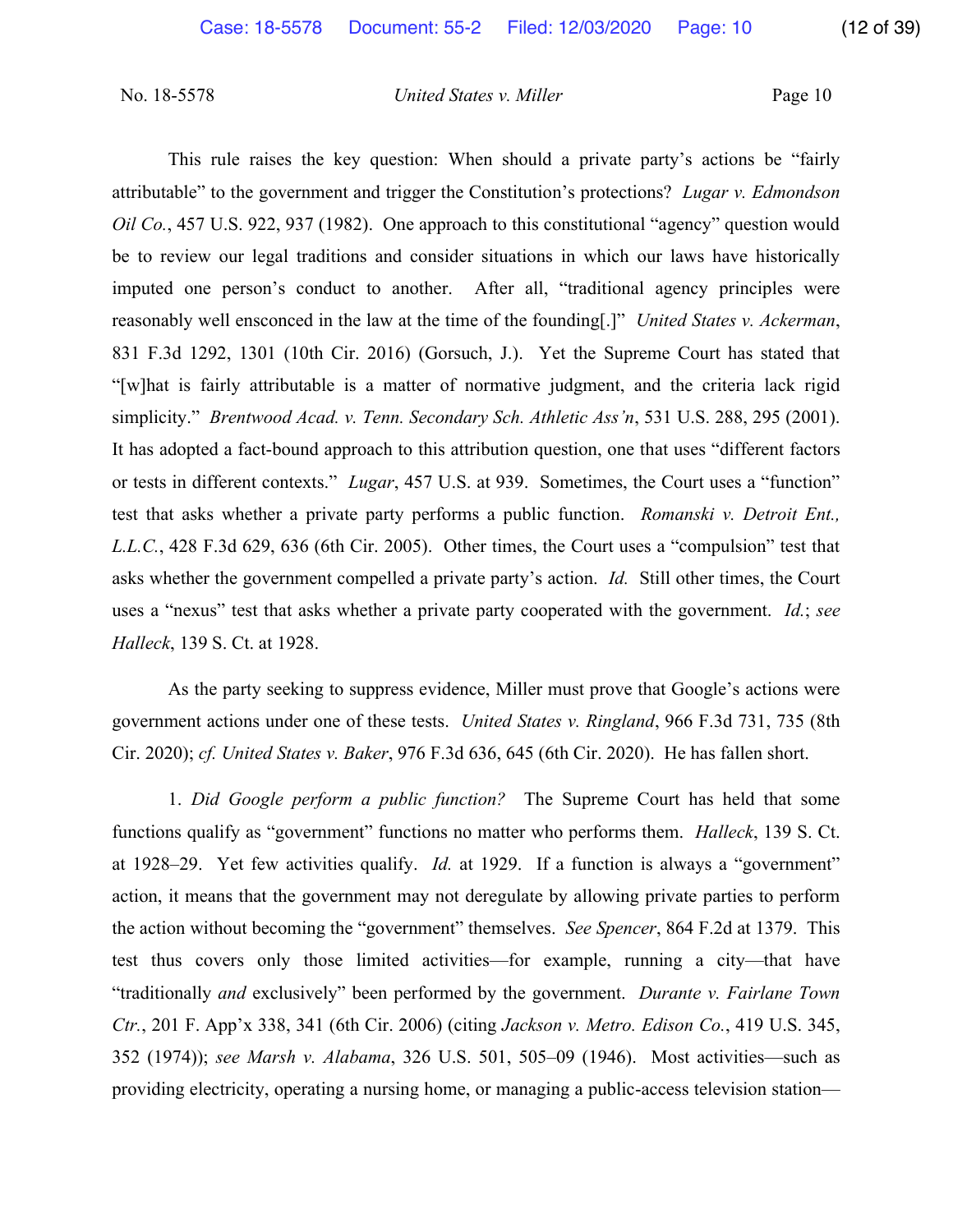will not qualify. *See Halleck*, 139 S. Ct. at 1929; *Blum v. Yaretsky*, 457 U.S. 991, 1011–12 (1982); *Jackson*, 419 U.S. at 352–53.

Miller has not shown that Google's hash-value matching satisfies this test. Admittedly, the investigation of a crime (like the possession of child pornography) has long been performed by the government. *Ackerman*, 831 F.3d at 1295. But it has also long been performed by private parties protecting their property. Think of shopkeepers investigating theft by shoplifters or insurance companies investigating arson by claimants. *See Chapman v. Higbee Co.*, 319 F.3d 825, 833–34 (6th Cir. 2003) (en banc); *United States v. Howard*, 752 F.2d 220, 227–28 (6th Cir. 1985), *adopted en banc in relevant part* 770 F.2d 57, 62 (6th Cir. 1985). Only when a party has been "endowed with law enforcement powers beyond those enjoyed by" everyone else have courts treated the party's actions as government actions. *Ackerman*, 831 F.3d at 1296; *see Romanski*, 428 F.3d at 636–37. And Miller identifies nothing that gave Google any special police powers.

2. *Did Google act under compulsion?* Even if a private party does not perform a public function, the party's action might qualify as a government act if the government "has exercised coercive power or has provided such significant encouragement, either overt or covert, that the choice must in law be deemed to be that of the" government. *Blum*, 457 U.S. at 1004; *see Adickes v. S. H. Kress & Co.*, 398 U.S. 144, 170–71 (1970). When, for example, federal regulations *compelled* private railroads to conduct post-accident drug and alcohol testing of employees involved in train accidents, the Supreme Court held that the railroads were engaged in "government" searches. *Skinner v. Ry. Labor Execs.' Ass'n*, 489 U.S. 602, 614 (1989). Not only that, when other regulations merely *permitted* railroads to undertake this testing in other situations, the Court held that even these tests qualified as "government" searches. *Id.* at 611– 12, 615. Several "features" of these regulations led the Court to treat the nonmandatory private testing as government action. *Id.* at 615. The regulations preempted conflicting state laws and collective-bargaining terms, conferred on the government a right to receive test results, barred railroads from contracting away their testing rights, and prohibited employees from refusing to take tests. *Id.*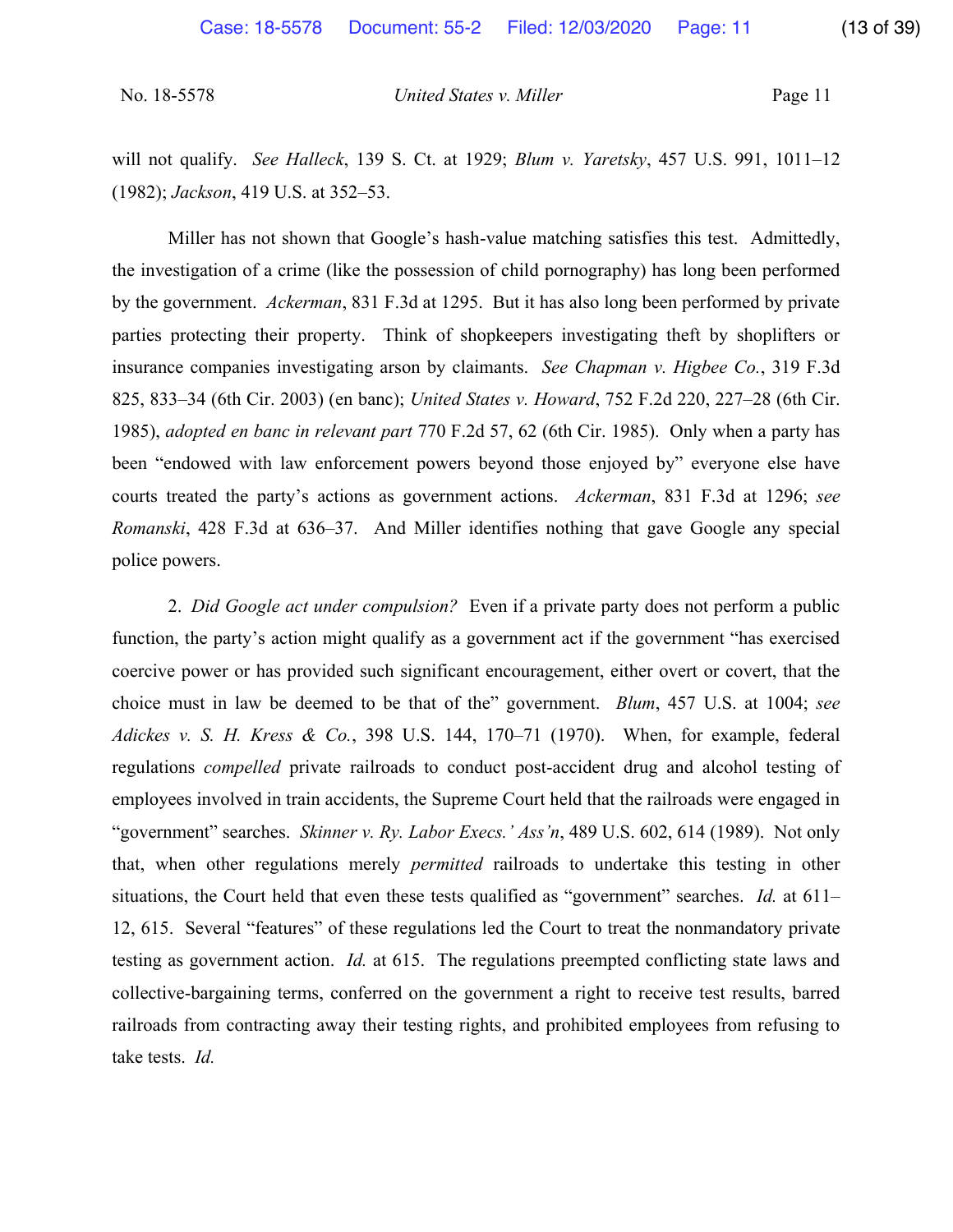At the same time, private action does not become government action merely because the government authorizes or acquiesces in it. *See Flagg Bros., Inc. v. Brooks*, 436 U.S. 149, 164– 65 (1978). Even extensive regulation of a private party will not turn its every action into government action. *See Am. Mfrs. Mut. Ins. Co. v. Sullivan*, 526 U.S. 40, 57–58 (1999). The Supreme Court thus refused to find "government" action when a utility disconnected a customer's electricity even though the utility had been subject to broad state oversight and the state had approved the utility's general disconnection practice. *See Jackson*, 419 U.S. at 352–58.

Miller has not shown that Google's hash-value matching falls on the "compulsion" side of this line. He cites no law that compels or encourages Google to operate its "product abuse detection system" to scan for hash-value matches. Federal law disclaims such a mandate. It says that providers need not "monitor the content of any [customer] communication" or "affirmatively search, screen, or scan" files. 18 U.S.C. § 2258A(f). Nor does Miller identify anything like the government "encouragement" that the Court found sufficient to turn a railroad's drug and alcohol testing into "government" testing. *See Skinner*, 489 U.S. at 615. In that context, regulations authorized the testing and barred railroads from contracting away their rights. *Id.* In this context, Miller identifies no regulations authorizing Google's hash-value matching or barring Google from changing its terms of service to prohibit the practice. *See United States v. Richardson*, 607 F.3d 357, 365–67 (4th Cir. 2010). Google's decision to scan its customers' files is instead like the utility's decision to disconnect its customers' electricity: The "initiative" to take both actions "comes from" the private party, not the government. *Jackson*, 419 U.S. at 357.

Miller responds by identifying government compulsion for a different activity. Federal law requires "electronic communication service providers" like Google to notify NCMEC when they become aware of child pornography. 18 U.S.C. § 2258A(a). But this mandate compels providers only to *report* child pornography that they know of; it does not compel them to *search* for child pornography of which they are unaware. *Id.* § 2258A(f). And the Supreme Court's cases tell us to focus on "the specific conduct of which [a party] complains." *Sullivan*, 526 U.S. at 51 (quoting *Blum*, 457 U.S. at 1004). That conduct is Google's hash-value matching, not its reporting.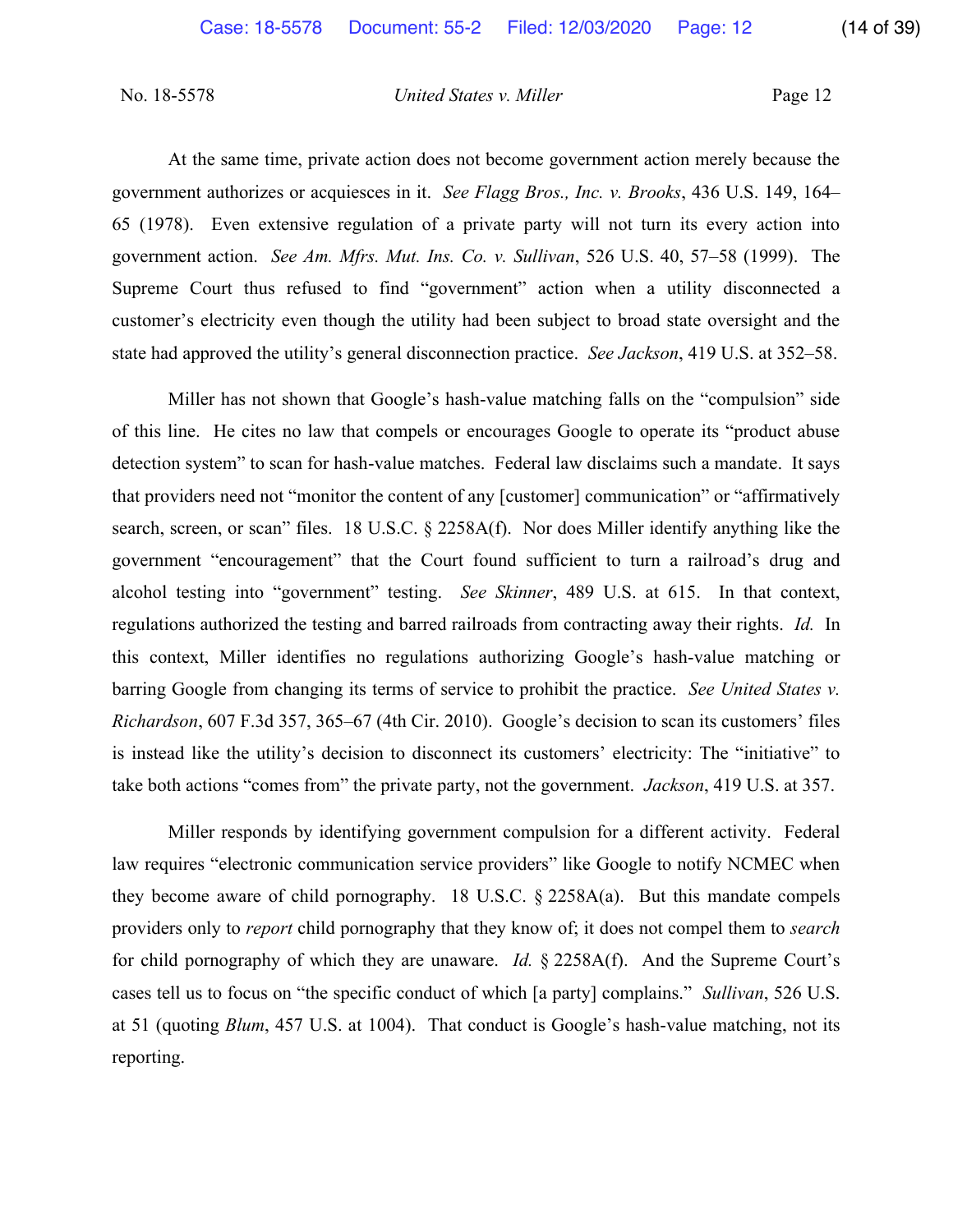Precedent confirms this point. Many courts have found that a "reporting requirement, standing alone, does not transform [a service provider] into a government agent whenever it chooses to scan files sent on its network for child pornography." *Ringland*, 966 F.3d at 736 (quoting *United States v. Stevenson*, 727 F.3d 826, 830 (8th Cir. 2013)); *United States v. Cameron*, 699 F.3d 621, 637–38 (1st Cir. 2012); *United States v. Wolfenbarger*, 2019 WL 6716357, at \*13–16 (N.D. Cal. Dec. 10, 2019) (citing cases). More generally, many laws require certain individuals, such as teachers or doctors, to report child abuse. In that context, too, courts have held that reporting mandates do not transform private parties into government actors for purposes of various constitutional provisions. *See, e.g.*, *Mueller v. Auker*, 700 F.3d 1180, 1191– 92 (9th Cir. 2012); *Brown v. Newberger*, 291 F.3d 89, 93–94 (1st Cir. 2002).

History also confirms the point. At common law, citizens had "a duty to raise the 'hue and cry' and report felonies" of which they were aware. *Branzburg v. Hayes*, 408 U.S. 665, 696 & nn.34–35 (1972). A person might commit a "misprision of felony" by failing to do so. *United States v. Caraballo-Rodriguez*, 480 F.3d 62, 71 (1st Cir. 2007); *see* Carl Wilson Mullis, *Misprision of Felony: A Reappraisal*, 23 Emory L.J. 1095 (1974). It would be odd to think that this reporting duty turned the entire populace into government actors. *Cf. Doe v. Rains Cnty. Indep. Sch. Dist.*, 66 F.3d 1402, 1411 (5th Cir. 1995). Indeed, English law imposed a harsher sentence on a "public officer" who failed to report a crime (as compared to a "common person"); it did not treat everyone as a government officer. 4 William Blackstone, *Commentaries on the Laws of England* \*121. At the least, Miller has not shown that this common reporting duty turns private parties into public actors whenever they do something other than disclose a crime, such as voluntarily investigate it.

3. *Did Google have a nexus to government actors?* Private action might still be attributed to the government if "a sufficiently close nexus" exists between a private party and government actors. *Jackson*, 419 U.S. at 351; *cf. Byars*, 273 U.S. at 32–34. Our traditions can shed light on the required "nexus." *Cf. Ackerman*, 831 F.3d at 1301. At common law, for example, a conspirator's actions were imputed to coconspirators, so private action could be treated as government action if private and public actors conspired to violate constitutional rights. *Rudd v. City of Norton Shores*, 977 F.3d 503, 512–13 (6th Cir. 2020). Similarly, at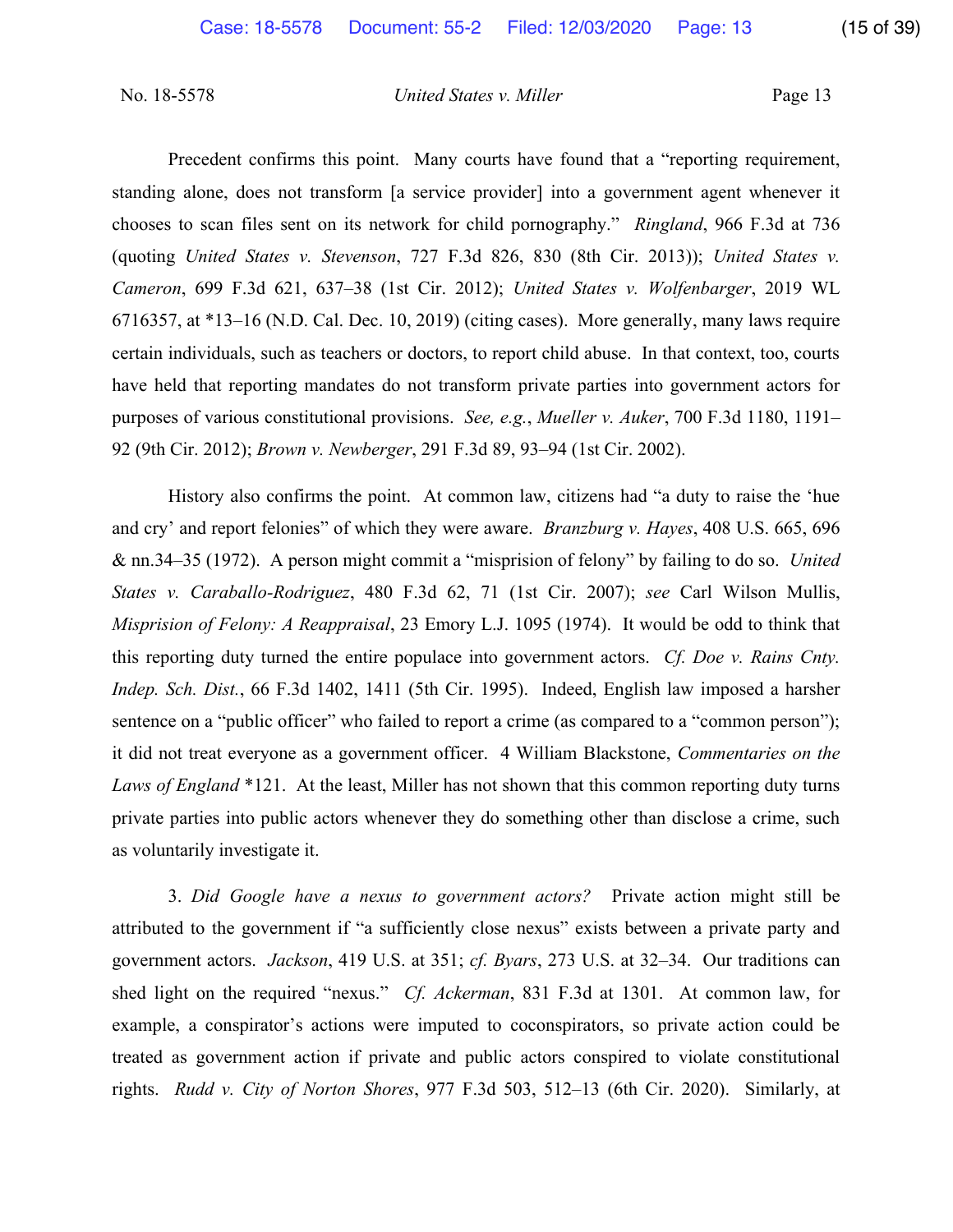common law, an agency relationship was created through a "manifestation of consent by one person to another that the other shall act on his behalf and subject to his control, and consent by the other so to act." *Ackerman*, 831 F.3d at 1301 (quoting Restatement (Second) of Agency § 1 (Am. L. Inst. 1958)). In the search context, our cases have asked two questions to identify these constitutional agency relationships: What was the private party's intent in undertaking a search? And did the government acquiesce to the search? *See United States v. Bowers*, 594 F.3d 522, 525–26 (6th Cir. 2010).

Miller failed to show that Google acted as a government agent under this test. Consider Google's intent. Miller cites nothing suggesting that it intended to act as a police agent. Google instead sought to rid its virtual spaces of criminal activity for the same reason that shopkeepers have sought to rid their physical spaces of criminal activity: to protect their businesses. *See Chapman*, 319 F.3d at 834. Google does not want its services to become a "haven for abusive content" because customers will stop using them if that occurs. McGoff Decl., R.33-1, PageID#161; *see Stevenson*, 727 F.3d at 830–31. And Google "cooperated" with law enforcement in this case only by sending a report. Yet courts typically reject arguments that a private party's decision to call 911 or report a crime creates an "agency" relationship with the responding authorities. *See, e.g.*, *Moldowan v. City of Warren*, 578 F.3d 351, 399 (6th Cir. 2009).

Now consider the government's perspective. Miller again cites no evidence that Detective Schihl or any other law-enforcement officer influenced Google's decision to scan the files in the July 9 email for hash-value matches. *See Richardson*, 607 F.3d at 364–65. Police got involved only after Google had performed that scan and uncovered the crime. *See Burdeau*, 256 U.S. at 474–75; *cf. United States v. Booker*, 728 F.3d 535, 540–45 (6th Cir. 2013).

Miller responds that Google has cooperated with NCMEC in other ways, including by participating in an NCMEC-led exchange of child-pornography hash values and by helping design NCMEC's standard report. Miller argues that these activities create a nexus with the government because he asks us to treat NCMEC, a private entity, as a government actor. The Tenth Circuit viewed NCMEC in that light. *Ackerman*, 831 F.3d at 1295–1300. We need not take a position on it. Even if NCMEC were a government actor, these activities do not show that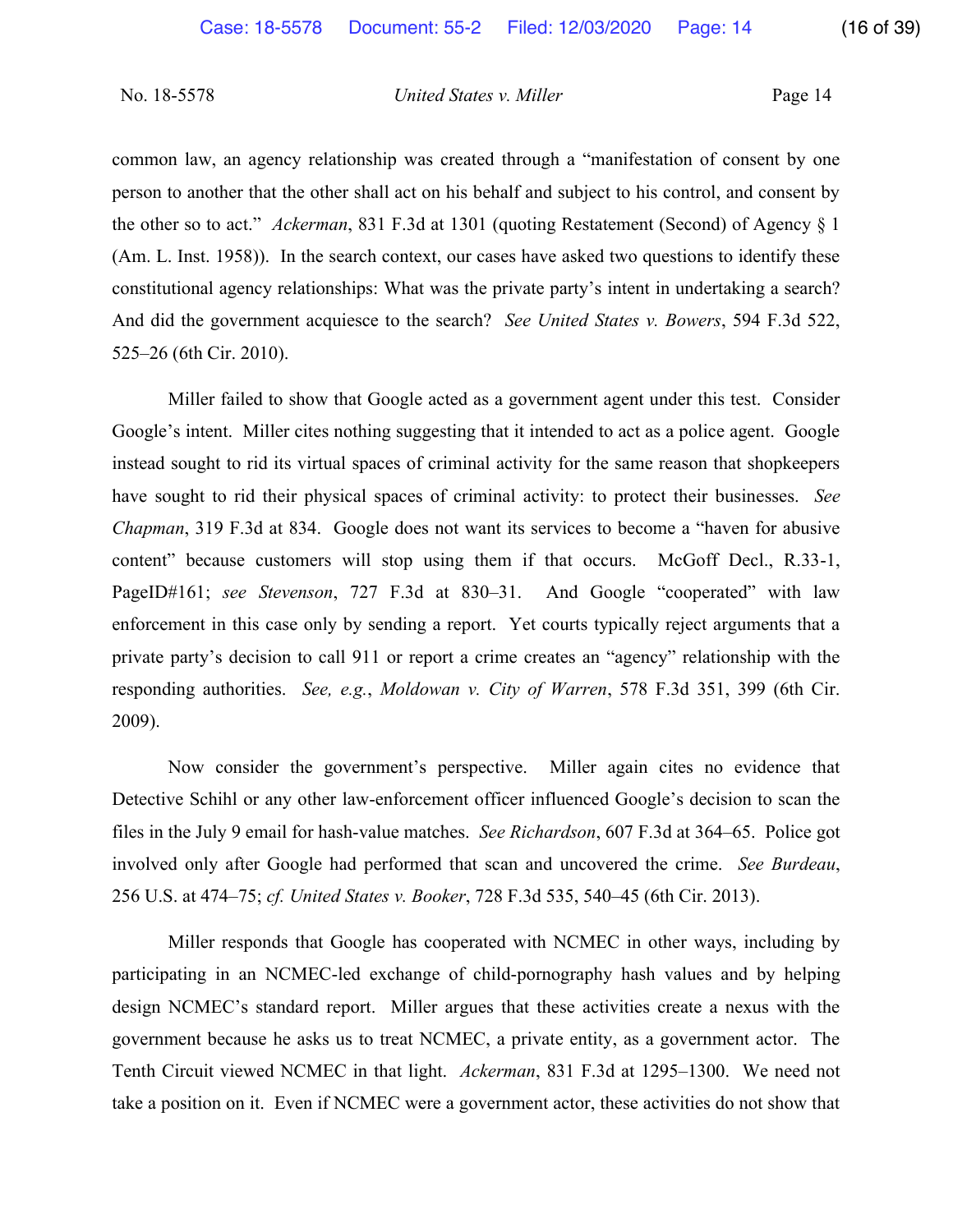Google acted as an NCMEC "agent" when engaging in the specific hash-value scanning at issue here. Google did not even scan for any NCMEC-provided hash values during the relevant time. McGoff Decl., R.33-1, PageID#162. And child pornography is tragically common. So it makes sense for providers that must report it to create a generic form for their "convenience," whether or not they have agreed with government actors to conduct searches. *See Gramenos v. Jewel Cos.*, 797 F.2d 432, 435–36 (7th Cir. 1986). Google's hash-value matching thus did not implicate the Fourth Amendment.

B. Was Detective Schihl's viewing of the images an "unreasonable search"?

Unable to rely on Google's private actions, Miller turns to Detective Schihl's public actions. Miller argues that Schihl conducted an illegal "search" when, without a warrant, he viewed the files that Google sent. In recent years, the Supreme Court has followed two approaches to decide whether a Fourth Amendment "search" has occurred. *Taylor v. City of Saginaw*, 922 F.3d 328, 332 (6th Cir. 2019). Miller invokes both. Using the Supreme Court's primary definition of a "search," he argues that Detective Schihl invaded his "reasonable expectation of privacy" when viewing the files. Using an alternative property-based definition, Miller also argues that Schihl committed a "trespass" when viewing the files. We address each argument in turn.

#### 1. Did Detective Schihl invade Miller's reasonable expectation of privacy?

When interpreting the Fourth Amendment over the last fifty years, the Supreme Court has typically not relied on the usual definition of the word "search" ("[t]o look over or through for the purpose of finding something"). *Kyllo v. United States*, 533 U.S. 27, 32 n.1 (2001) (quoting Noah Webster, *An American Dictionary of the English Language* 66 (1828) (reprint 6th ed. 1989)); *Morgan v. Fairfield Cnty.*, 903 F.3d 553, 570–72 (6th Cir. 2018) (Thapar, J., concurring). Since *Katz v. United States*, 389 U.S. 347 (1967), the Court has instead defined the word to mean a government intrusion into a person's "expectation of privacy that society is prepared to consider reasonable." *United States v. Warshak*, 631 F.3d 266, 284 (6th Cir. 2010) (quoting *Jacobsen*, 466 U.S. at 113). This definition requires us to consider whether a person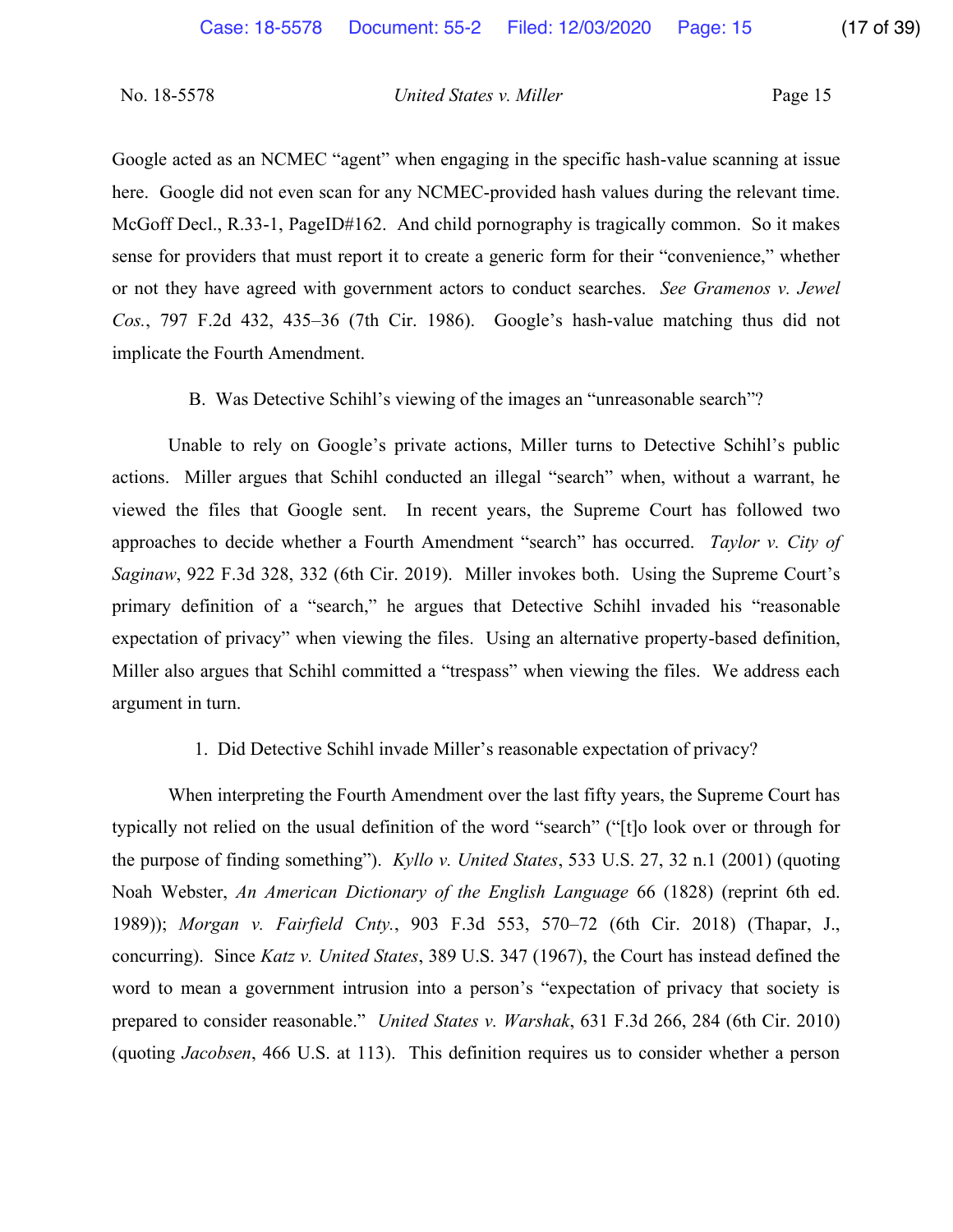has an expectation of privacy in the space the government invaded and whether that subjective expectation is objectively reasonable. *Id.*

We thus must consider whether Miller had a reasonable expectation of privacy in the two files that Detective Schihl viewed. We begin, though, by identifying two questions that we need not consider. The first: Did Miller have a reasonable expectation of privacy in his Gmail account? Our court has held that individuals generally have reasonable expectations of privacy in the emails that they send through commercial providers like Google. *Id.* at 283–88. (Caselaw on this issue remains "surprisingly sparse" outside our circuit. 2 Wayne R. LaFave et al., Crim. Proc. § 4.4(c) (4th ed.), Westlaw (database updated Dec. 2019).) Yet Google's terms of service also permit it to view its customers' content for illegal items. *Warshak* added "that a subscriber agreement might, in some cases, be sweeping enough to defeat a reasonable expectation of privacy in the contents of an email account" (while suggesting that this outcome would be rare). 631 F.3d at 286. But here we need not consider whether Google's terms are of the "sweeping" sort and will assume that Miller had a reasonable expectation of privacy in his email.

The second: Did the hash-value matching "invade" Miller's reasonable expectation of privacy? According to the Supreme Court, binary searches that disclose only whether a space contains contraband are not Fourth Amendment "searches." *Illinois v. Caballes*, 543 U.S. 405, 408 (2005). The Court has held, for example, that the government does not invade a reasonable expectation of privacy when a police dog sniffs luggage for drugs. *United States v. Place*, 462 U.S. 696, 706–07 (1983). Yet the Court has also held that a thermal-imaging device detecting the heat emanating from a house invades such an expectation because it can show more than illegal growing operations (such as the "hour each night the lady of the house takes her daily sauna and bath"). *Kyllo*, 533 U.S. at 38. Which category does hash-value matching fall within? Is it like a dog sniff? Or a thermal-imaging device? We also need not consider this question and will assume that hash-value searching counts as an invasion of a reasonable expectation of privacy. *Cf.* Richard P. Salgado, *Fourth Amendment Search and the Power of the Hash*, 119 Harv. L. Rev. F. 38 (2005).

We do not resolve these questions because Detective Schihl did not monitor the Gmail account. Google did. This case thus concerns another part of the Court's expectation-of-privacy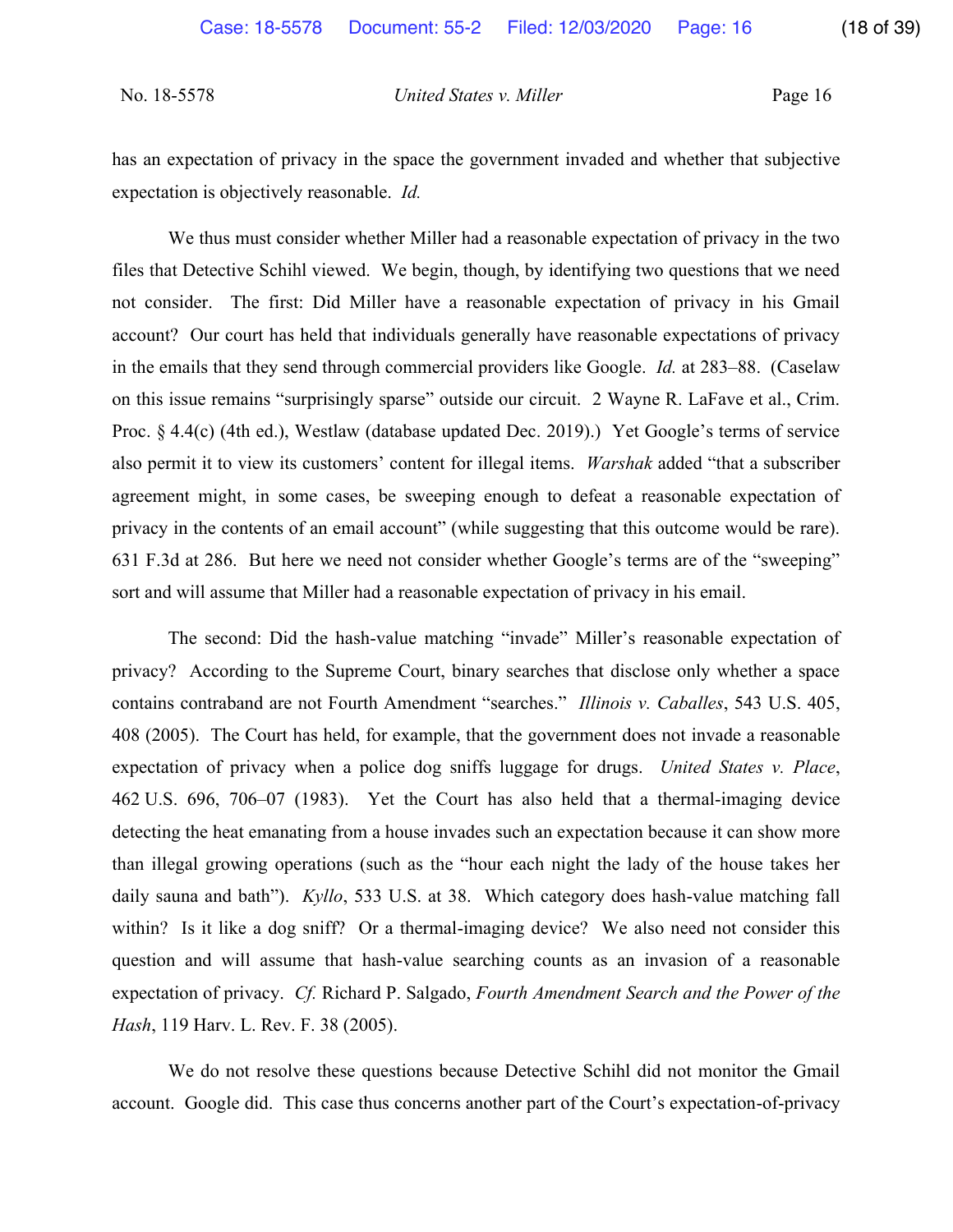test known as the "private-search doctrine." *See United States v. Lichtenberger*, 786 F.3d 478, 481–82 (6th Cir. 2015); *see also United States v. Reddick*, 900 F.3d 636, 637 (5th Cir. 2018). The Court has held that government conduct does not infringe a reasonable expectation of privacy (or qualify as a "search") if the conduct does not exceed the "scope" of an earlier private search. *Jacobsen*, 466 U.S. at 115. Two cases created this doctrine and illustrate its boundaries. *Id.* at 118–26; *Walter v. United States*, 447 U.S. 649, 653–59 (1980) (Stevens, J., opinion).

Start with *Jacobsen*. There, Federal Express employees opened a package for insurance reasons because it had been damaged in route. 466 U.S. at 111. Within this box, they discovered a tube "made of the silver tape used on basement ducts" covered by newspaper. *Id.* They cut open the tube and found bags with white powder. *Id.* The employees returned the bags to the tube and the tube to the box and called the police. *Id.* A DEA agent arrived and took everything back out. *Id.* The agent also conducted a field test of the powder to determine if it was cocaine. *Id.* at 111–12, 122. The Court rejected a Fourth Amendment challenge to the agent's actions. *Id.* at 113–26. It described the key question as whether those actions "exceeded the scope" of the private search. *Id.* at 115. To answer this question, the Court divided the actions into two parts, separately analyzing the agent's decision to examine the box and test the powder. As for the examination, the Court held that the agent's conduct "infringed no legitimate expectation of privacy and hence was not a 'search'" because the employees had also searched the box and made it freely available. *Id.* at 118–20. As for the testing, the Court concluded that it exceeded the scope of the private search. *Id.* at 122. But it held that the testing was not a "search" for a different reason: because, like a dog sniff, it could reveal only whether the powder was (or was not) cocaine. *Id.* at 123.

Turn to *Walter*. There, packages containing boxes of films were delivered to the wrong company. 447 U.S. at 651 (Stevens, J., opinion). The company's employees opened the packages and discovered that the boxes had "explicit descriptions" suggesting the films were obscene. *Id.* at 652. After the employees called the FBI, agents watched the films to confirm their obscenity status. *Id.* In a fractured decision, the Court found a Fourth Amendment violation from the decision to watch the films without obtaining a warrant. *See Jacobsen*, 466 U.S. at 115–16. Justice Stevens's opinion reasoned that "the unauthorized exhibition of the films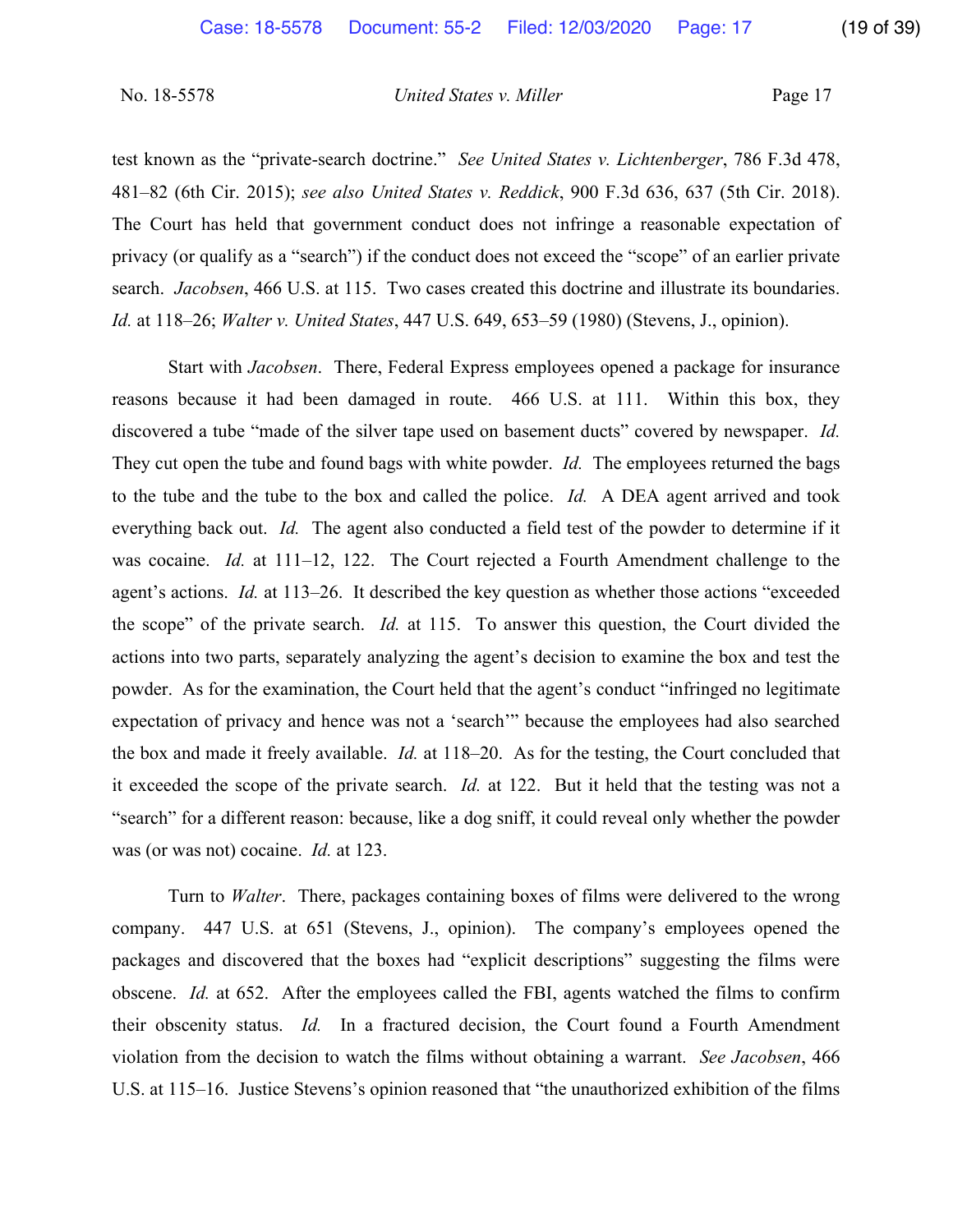constituted an unreasonable invasion of their owner's constitutionally protected interest in privacy." 447 U.S. at 654 (Stevens, J., opinion). The private employees had seen only the labels, and watching the films was a "significant expansion" of that search. *Id.* at 657; *see also id.* at 661–62 (White, J., concurring in part and concurring in the judgment).

What rule emerges from these cases to decide when government actions "exceed<sup>[]</sup> the scope of the private search"? *Jacobsen*, 466 U.S. at 115. *Jacobsen* suggested that the box "could no longer support any expectation of privacy" because "there was a virtual certainty" that the DEA agent would learn *nothing more* by reopening the box than what the FedEx employees had learned in their initial search of it. *Id.* at 119, 120 n.17, 121. *Walter* suggested that the films could support an expectation of privacy because the FBI agents would learn *much more* by watching the films than what the private employees had learned from viewing the labels alone, which permitted only "inferences about what was on the films." 447 U.S. at 657 (Stevens, J., opinion). Putting these outcomes together, we have held that the private-search doctrine requires a private actor's search to create a "virtual certainty" that a government search will disclose nothing more than what the private party has already discovered. *See Lichtenberger*, 786 F.3d at 488; *cf. United States v. Runyan*, 275 F.3d 449, 463–64 (5th Cir. 2001) (substantial-certainty test).

Applying this test, we must ask whether Google's hash-value search of the files using its digital eyes made it virtually certain that Detective Schihl would discover no more than what Google had learned when he viewed the images with his human eyes. *Jacobsen*, 466 U.S. at 119. We are helped in this endeavor by two thoughtful decisions applying the private-search doctrine in this new context. *Reddick*, 900 F.3d at 638–39; *Ackerman*, 831 F.3d at 1305–07.

In *Ackerman*, AOL matched one image in the defendant's email with a childpornography hash value. AOL sent the email and its four images to NCMEC. 831 F.3d at 1294. An NCMEC analyst viewed the email and images. *Id.* In an opinion by then-Judge Gorsuch, the Tenth Circuit held that NCMEC's search exceeded the scope of AOL's search. *Id.* at 1305–06. AOL learned only that a single image had a hash-value match, but the NCMEC analyst viewed the entire email. *Id.* The analyst's search thus disclosed a lot more information: whether the other images were child pornography and whether the email contained correspondence. *Id.* Yet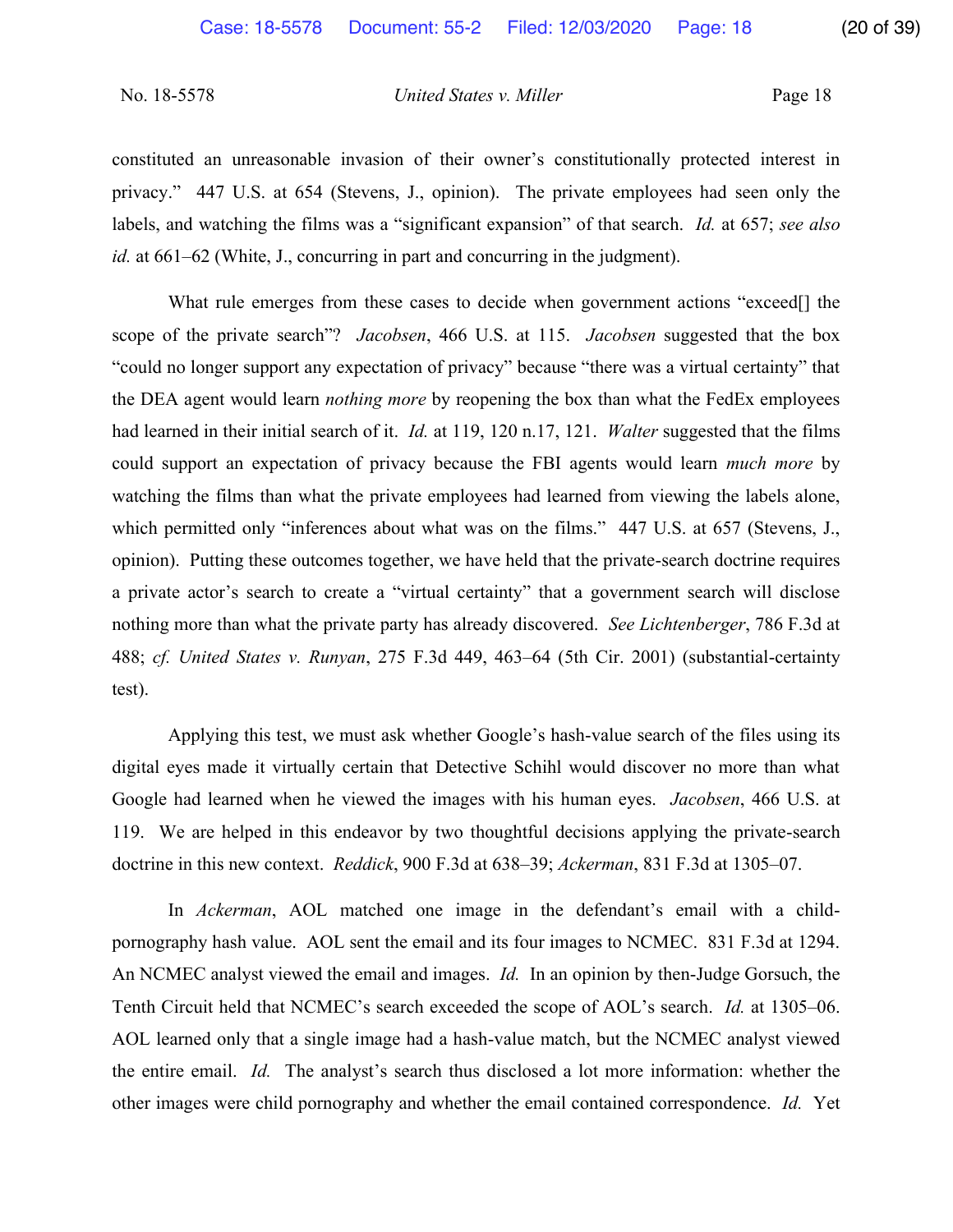*Ackerman* reserved whether its holding would change if the analyst had viewed *only* the one image. *Id.* at 1306.

In *Reddick*, the Fifth Circuit considered this reserved question. There, the defendant loaded images into a Microsoft account with hash values matching child pornography. 900 F.3d at 637–38. Microsoft sent the images to NCMEC, which shared them with a detective. *Id.* at 638. The court held that the detective's viewing did not exceed the scope of Microsoft's search. *Id.* at 639. It gave two reasons. Microsoft's hash-value matching allowed it to identify child pornography "with almost absolute certainty[.]" *Id.* (citation omitted). And the detective's viewing "was akin to the government agents' decision to conduct chemical tests on the white powder in *Jacobsen*." *Id.*

Our case is like *Reddick* rather than *Ackerman* because Detective Schihl viewed only files with hash-value matches. And we agree with *Reddick*'s holding that the private-search doctrine applies. But we opt not to rely on *Reddick*'s second reason: that the detective's viewing of the images was like the DEA agent's testing of the powder in *Jacobsen*. *Jacobsen* recognized that this testing "exceeded the scope" of the FedEx employees' search, so the Court held that it did not qualify as a "search" for a reason unrelated to the private-search doctrine. 466 U.S. at 122. The binary test revealed only "whether or not a suspicious white powder was cocaine." *Id.* If the test came back negative, it would not disclose what the substance was—whether "sugar or talcum powder." *Id.* This logic does not cover Schihl's actions. If the files portrayed something other than child pornography, Schihl would have learned what they showed—whether an embarrassing picture of the sender or an innocuous family photo. His inspection (unlike the test) qualifies as the invasion of a "legitimate privacy interest" *unless* Google's actions had already frustrated the privacy interest in the files. *Id.* at 123; *cf. Riley v. California*, 573 U.S. 373, 401 (2014).

Rather than compare Schihl's viewing of the files to the agent's field test, we must compare Google's search of the files to the FedEx employees' search of the box. Did Google's "electronic" inspection create the same level of certitude as the FedEx employees' "manual" inspection that the later government search would reveal nothing more than what the private parties had already discovered? Recall what Google had learned. At some point, Google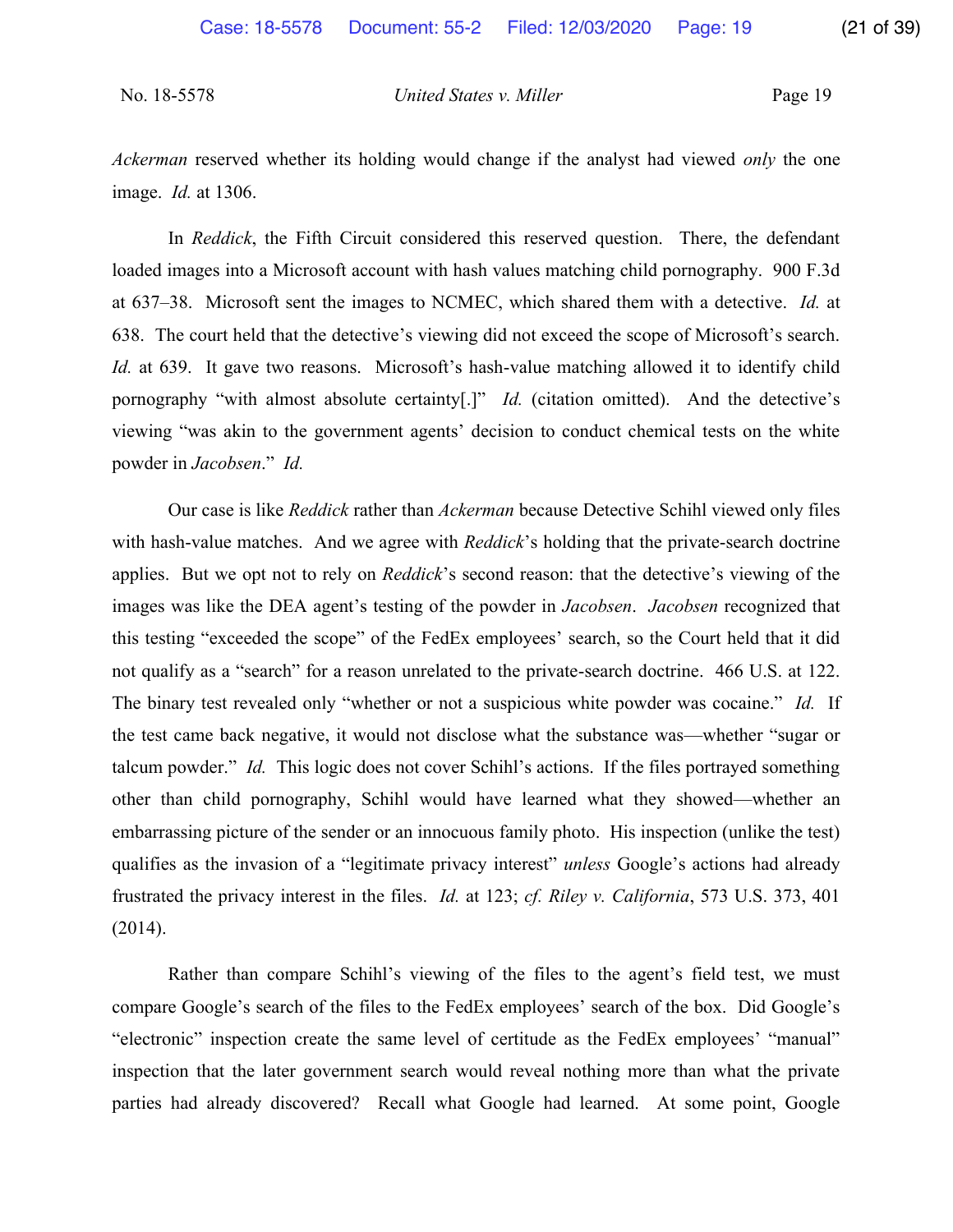employees who are trained on the federal definition of child pornography viewed two images to confirm that they are illegal child pornography before adding them to its child-pornography repository. McGoff Decl., R.33-1, PageID#161. Google used its hashing technology to scan the images and give them hash values. *Id.*, PageID#161–62. It coded the files as prepubescent minors engaged in sex acts. *Id.*, PageID#162; Rep., R.33-2, PageID#170–72. Lastly, Google scanned the two files from Miller's July 9 email to confirm that those files had the same hash values and were duplicates of the images that its employees had previously viewed. McGoff Decl., R.33-1, PageID#161–62.

*Jacobsen* requires us to apply the public-search doctrine if there is a "virtual certainty" that Schihl's viewing of the files would disclose the same images that Google's employees had already viewed. *Lichtenberger*, 786 F.3d at 488. At bottom, then, this case turns on the question whether Google's hash-value matching is sufficiently reliable. Yet the caselaw leaves unclear how we should go about answering that question. Should we treat it as a legal issue subject to de novo review because it is more like a "legislative fact" (to be decided uniformly) than an "adjudicative fact" (to be decided anew by hundreds of district judges)? *Cf. A Woman's Choice-East Side Women's Clinic v. Newman*, 305 F.3d 684, 688 (7th Cir. 2002); Kenneth C. Davis, *An Approach to Problems of Evidence in the Administrative Process*, 55 Harv. L. Rev. 364, 402–10 (1942). Or should we treat it as a fact issue subject to clear-error review because it turns on historical facts about a technology's reliability? *Cf. Glossip v. Gross*, 576 U.S. 863, 881 (2015). This clear-error standard might at least govern subsidiary questions. Google, for example, used its own proprietary technology in this case, and presumably a defendant may challenge a specific program's reliability even if a general technology is foolproof when performed properly. *Cf. Florida v. Harris*, 568 U.S. 237, 247–48 (2013).

We leave these questions for another day. Miller, who bore the burden of proof, never "challenge[d] the reliability of hashing" in the district court. *United States v. Miller*, 2017 WL 2705963, at \*5 n.2 (E.D. Ky. June 23, 2017); *see Baker*, 976 F.3d at 645. The magistrate judge, whose findings the district court adopted, found that the technology was "highly reliable—akin to the reliability of DNA." *United States v. Miller*, 2017 WL 9325815, at \*10 (E.D. Ky. May 19, 2017). The evidence in one cited case suggested that "[t]he chance of two files coincidentally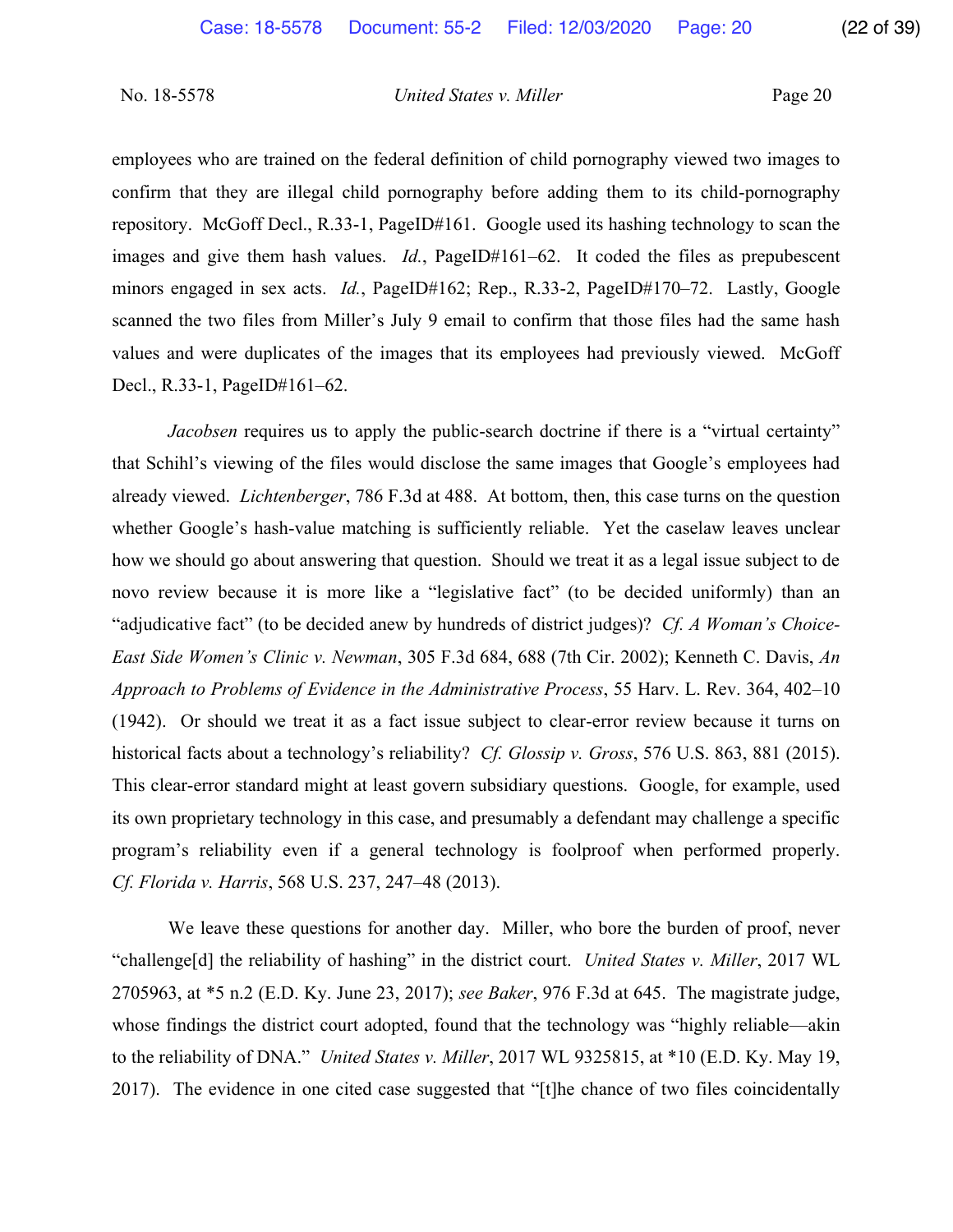sharing the same hash value is 1 in 9,223,372,036,854,775,808." *United States v. Dunning*, 2015 WL 13736169, at \*2 (E.D. Ky. Oct. 1, 2015) (citation omitted). (That is 1 in 9.2 *quintillion* in case you were wondering.) Another cited source suggested that the common algorithms "will generate numerical identifiers so distinctive that the chance that any two data sets will have the same one, no matter how similar they appear, is less than one in one billion." Barbara J. Rothstein et al., *Managing Discovery of Electronic Information: A Pocket Guide for Judges* 38 (2d ed. Federal Judicial Center 2012). Miller points us to no contrary sources. This (unchallenged) information satisfies *Jacobsen*'s virtual-certainty test and triggers its privatesearch doctrine.

New technologies can cut in both directions when courts attempt the difficult task of applying fixed rules to them. If a private party manually searched just one bankers box, the police likely would exceed the scope of that search under *Jacobsen* if they manually searched many other nearby boxes. *Compare United States v. Richards*, 301 F. App'x 480, 483 (6th Cir. 2008), *with United States v. Williams*, 354 F.3d 497, 510 (6th Cir. 2003). Because a computer can hold substantially more information than a box, we held in a related context, a private search of *some* computer files does not give the government license to search the *entire* computer. *Lichtenberger*, 786 F.3d at 488–89. We reasoned that the latter search would reveal much more information and be equivalent to the search of the many other unopened boxes. *Id.*; *see* Orin S. Kerr, *Searches and Seizures in a Digital World*, 119 Harv. L. Rev. 531, 541–43 (2005).

Here, by contrast, the information on which the district court relied suggests that a computer's "virtual" search of a single file creates more certainty about the file's contents than a person's "manual" search of the file. Most people who view images do not use a magnifying glass to undertake a pixel-by-pixel inspection. Common hash algorithms, by contrast, catalogue every pixel. Johnson Tr., R.106, PageID#1290–91. Suppose a private party gets only a quick view of a picture before concluding that it is child pornography and handing the picture to the police. *Cf. Bowers*, 594 F.3d at 524. Under *Jacobsen*, that inspection would likely trigger the private-search doctrine and allow the police to reexamine the picture "more thoroughly," *Runyan*, 275 F.3d at 464, despite the "risk of a flaw in the [person's] recollection," *Jacobsen*, 466 U.S. at 119. What sense would it make to treat a more accurate search of a file differently?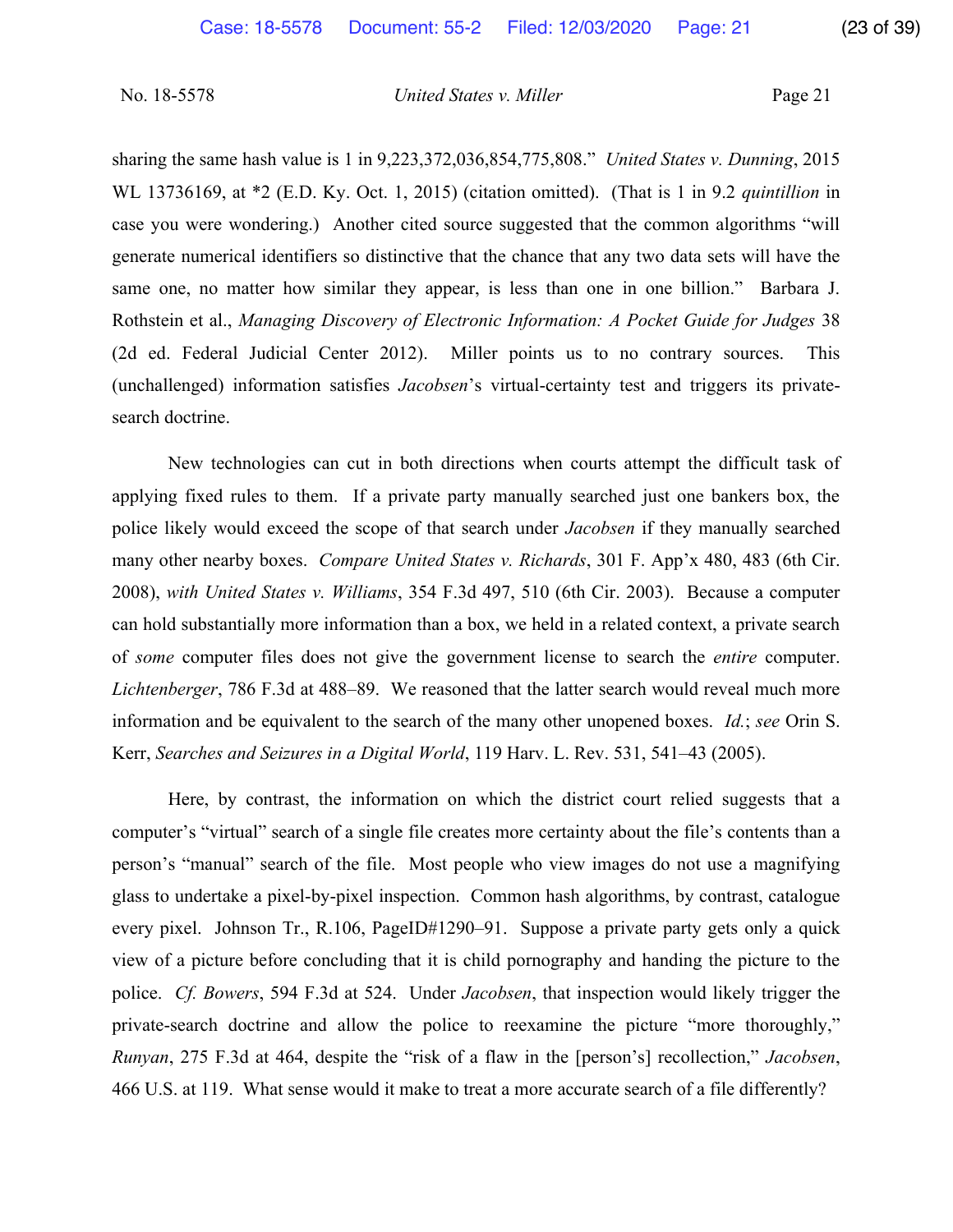In response, Miller compares a hash value to the "explicit descriptions" on the film boxes that *Walter* found insufficient to permit the FBI's viewing of the films. 447 U.S. at 652 (Stevens, J., opinion). Miller would have a point if Google forwarded the image files to Schihl based on their names alone: "young - tight fuck.jpg" and "!!!!!!Mom&son7.jpg." Rep., R.33-2, PageID#170. But the hash-value searches revealed much more information than those descriptions. Google's technology "opened" and "inspected" the files, revealing that they had the same content as files that Google had already found to be child pornography.

An amicus supporting Miller next points out that the Google employees who add files to its child-pornography repository might mistake a lawful image for an illegal one. Yet that is not a type of error that matters under the private-search doctrine. Just because a private party turns out to be wrong about the legality of an item that the party discloses to police does not mean that the police violate the Fourth Amendment when they reexamine the item. If, for example, the powder in *Jacobsen* had tested negative for cocaine, that result would not have transformed the DEA agent's reexamination of the box into a Fourth Amendment "search." *See* 466 U.S. at 123. Nor would the police conduct a Fourth Amendment "search" if the pictures that a private party provides turn out not to be "child pornography" under 18 U.S.C. § 2256. *See Bowers*, 594 F.3d at 526. And Google employees trained on this federal definition are much more likely to accurately identify child pornography than a person who comes across one disturbing image.

Does *Carpenter v. United States*, 138 S. Ct. 2206 (2018), change things? It held that an individual has "a legitimate expectation of privacy in the record of his physical movements as captured" by cell-site location information—even though this information is kept by (and disclosed to) a third-party wireless carrier. *Id.* at 2217. The Court reasoned that the tracking of a person's cellphone "achieves near perfect surveillance" of the person over the many years that the carrier retains the data. *Id.* at 2218. We fail to see how this holding can help Miller. *Carpenter* may well confirm our prior decision that individuals have a reasonable expectation of privacy in their emails—even though those emails (like the cellphone data) are kept by third parties. *See id.* at 2222 (citing *Warshak*, 631 F.3d at 283–88); *id.* at 2262–63, 2269 (Gorsuch, J., dissenting). But *Carpenter* asked only whether the government engaged in a "search" when it compelled a carrier to search its records for certain information that the government demanded.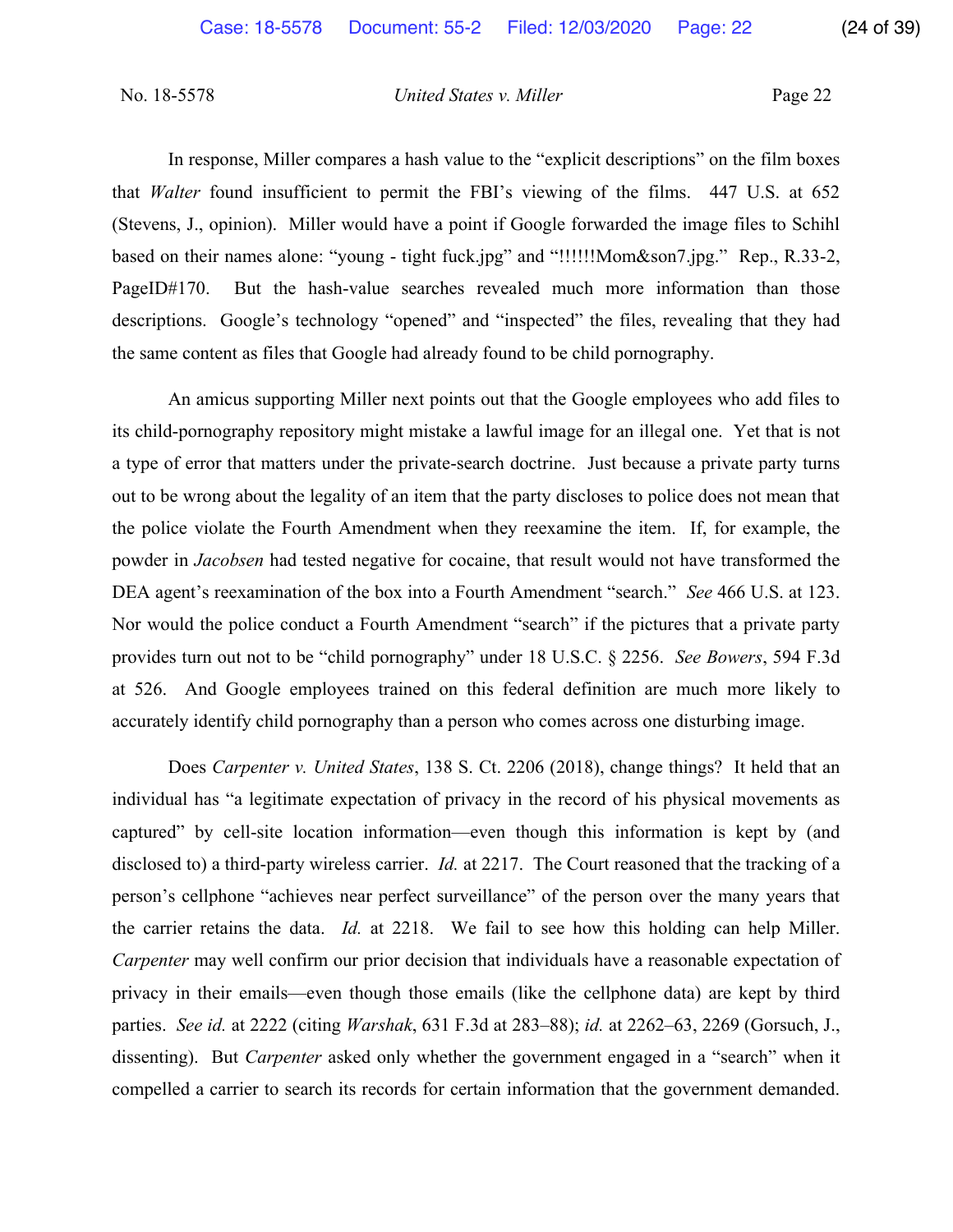*Id.* at 2222. *Carpenter* did not cite *Jacobsen*, let alone address its private-search doctrine. Here, moreover, the government did not compel Google's hash-value matching (unlike the carrier's subpoena-induced search of cell-site records). And Miller has no legitimate expectation of privacy in illegal contraband like child pornography (unlike cell-site records). *Jacobsen*, 466 U.S. at 123. In short, we agree with *Reddick*'s conclusion that *Jacobsen* controls this case. 900 F.3d at 637–39.

2. Did Detective Schihl conduct a search under a "trespass" approach?

Perhaps *Jacobsen* should not control. The Supreme Court recently clarified that the invasion of a "reasonable expectation of privacy" is not the only way to define a Fourth Amendment "search." "For much of our history, Fourth Amendment search doctrine was 'tied to common-law trespass' and focused on whether the Government 'obtains information by physically intruding on a constitutionally protected area.'" *Carpenter*, 138 S. Ct. at 2213 (quoting *United States v. Jones*, 565 U.S. 400, 405, 406 n.3 (2012)). Unlike the defendant in *Reddick*, Miller asks us to find that Detective Schihl engaged in a search under this alternative theory.

*Jones* recently reinvigorated the trespass approach. There, the police attached a GPS device to the defendant's car and tracked the car's movements for weeks. 565 U.S. at 402–03. The government argued that no search occurred because the defendant had no reasonable expectation of privacy in his movements on public roads. *Id.* at 406. The Court disagreed, holding that the installation of the GPS device qualified as a "search" because the government "physically occupied private property for the purpose of obtaining information." *Id.* at 404. According to the Court, the expectation-of-privacy test can *expand* the scope of areas protected by the Fourth Amendment, but it cannot *eliminate* protection for areas that the traditional "trespass" definition of a search would cover. *Id.* at 405–08; *see also Taylor*, 922 F.3d at 332– 33.

How might *Jones*'s property-based approach apply here? An obvious analogy helps Miller at the outset. The Fourth Amendment protects not just intrusions into a person's "house," but also invasions of the person's "papers" and "effects." *See* U.S. Const. amend. IV. From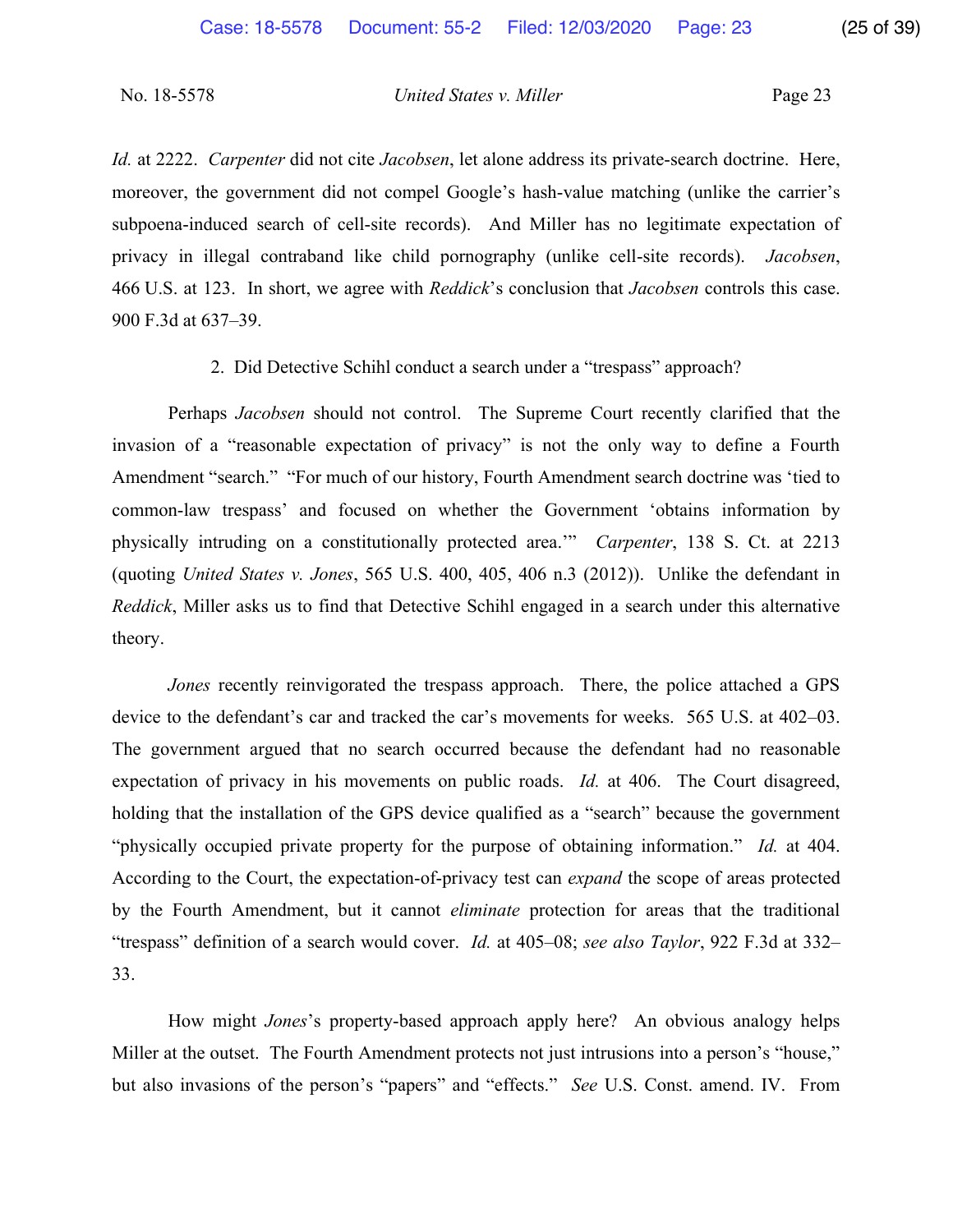before the founding, therefore, judges recognized that "[t]he protection of private property extended to letters, papers, and documents." Laura K. Donohue, *The Original Fourth Amendment*, 83 U. Chi. L. Rev. 1181, 1198 (2016). The famous English cases that drove the Fourth Amendment's adoption involved government trespasses to rummage through a person's letters and private documents. *See Entick v. Carrington*, 95 Eng. Rep. 807, 807–08, 817–18 (K.B. 1765); *Wilkes v. Wood*, 98 Eng. Rep. 489, 491, 498–99 (C.P. 1763). And there can be no better "analogy from principle to new technology" than from yesterday's mail to today's email. *Ackerman*, 831 F.3d at 1308. As our court has explained, "[e]mail is the technological scion of tangible mail, and it plays an indispensable part in the Information Age." *Warshak*, 631 F.3d at 286.

*Jones* thus leads us to consider how courts treated mailed items at the time of the founding or, perhaps more importantly given Schihl's status as a state officer, at the time of the Fourteenth Amendment. This inquiry again helps Miller at first blush. In *Ex parte Jackson*, 96 U.S. 727 (1877), the Court noted that the right "against unreasonable searches and seizures extends to" "letters" and "sealed packages" "closed against inspection, wherever they may be." *Id.* at 733. A governmental opening of sealed mail required a warrant, confirming that this intrusion was a "search" under a historical understanding. *Id.* This conclusion comported with a long tradition. Before then, Thomas Cooley had opined that any "proposition to permit letters to be opened at the discretion of a ministerial officer, would be met with general indignation." Thomas M. Cooley, *A Treatise on the Constitutional Limitations Which Rest upon the Legislative Power of the States of the American Union* 306–07 n.2 (1868). And the first Congress had made it a crime for postal employees to "unlawfully" "open[] any letter, packet, bag or mail of letters[.]" Act of Feb. 20, 1792, § 16, 1 Stat. 232, 236. Here, moreover, the files in Miller's email might be analogized to "sealed" letters—such that Schihl's "opening" of the files could be characterized as a "trespass to chattels" and an illegal "search." *See Ackerman*, 831 F.3d at 1307–08. After all, "[o]utside of a few narrow exceptions," federal law prohibits providers from disclosing emails to third parties without the "consent of one of the communicating parties[.]" William Baude & James Y. Stern, *The Positive Law Model of the Fourth Amendment*, 129 Harv. L. Rev. 1821, 1875–76 (2016).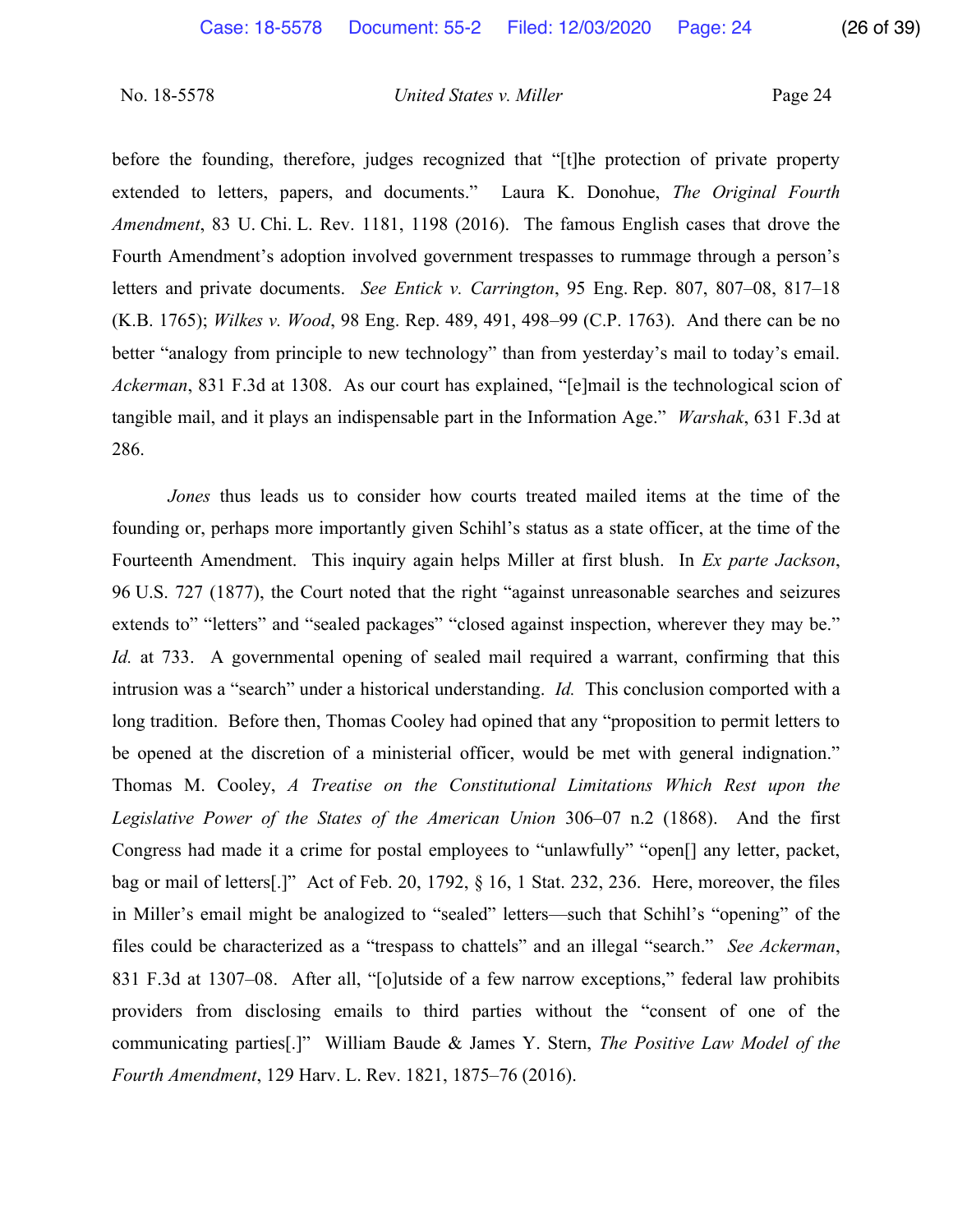Yet Miller's reliance on *Jones*'s property-based approach encounters trouble when we consider *who* committed any trespass (and so any "search") in this case. The rule that the Fourth Amendment does not protect against private searches precedes the expectation-of-privacy test applied in *Jacobsen* by decades, so the Court was using the earlier "common-law trespass" approach when it adopted this rule. *See Jones*, 565 U.S. at 405; *Burdeau*, 256 U.S. at 475. And the rule applied even when a private party committed a trespass. In *Burdeau*, for example, parties had illegally "blown open" the safes in which a suspect had kept his private letters and documents and given these papers to the government. 256 U.S. at 473–74. Although the Court suggested that this suspect had "an unquestionable right of redress against those who illegally and wrongfully took his private property," it found that the government's use of his papers did not violate the Fourth Amendment (with nary a suggestion that the government needed a warrant to view them). *Id.* at 475. Even *Jackson*, while acknowledging the need for a warrant, recognized that the government could obtain evidence about sealed mail in other ways, such "as from the parties receiving the letters or packages, or from agents depositing them in the postoffice, or others cognizant of the facts." 96 U.S. at 735. Here then, if Google's hash-value matching is akin to a party "opening" a letter, Google might be the one that engaged in the trespass. And the government's later review of the already opened files might not be considered a search—or at least not an unreasonable one. *Cf. Morgan*, 903 F.3d at 571–72 (Thapar, J., concurring); Restatement (First) of Torts § 253 (Am. L. Inst. 1934).

At day's end, *Jacobsen* does not permit us to consider this subject further. If Detective Schihl's viewing of the files would qualify as a "search" under *Jones*'s trespass approach, the DEA agent's examination of the box in that case would also qualify. The Tenth Circuit suggested that, after *Jones*, the Supreme Court might today "find that a 'search' *did* take place" in *Jacobsen*. *Ackerman*, 831 F.3d at 1307. But the fact remains that *Jacobsen* held that a search did *not* occur. 466 U.S. at 118–26. *Ackerman*'s facts were sufficiently far afield of *Jacobsen*'s that the Tenth Circuit found itself unbound by *Jacobsen*'s rule. 831 F.3d at 1307. Our facts, by contrast, are on all fours with *Jacobsen*'s (when updated for this new technology). *Reddick*, 900 F.3d at 637–39. No matter how this case should be resolved under a trespass approach, then, our instructions from the Supreme Court are clear: "[I]f a precedent of this Court has direct application in a case, yet appears to rest on reasons rejected in some other line of decisions, the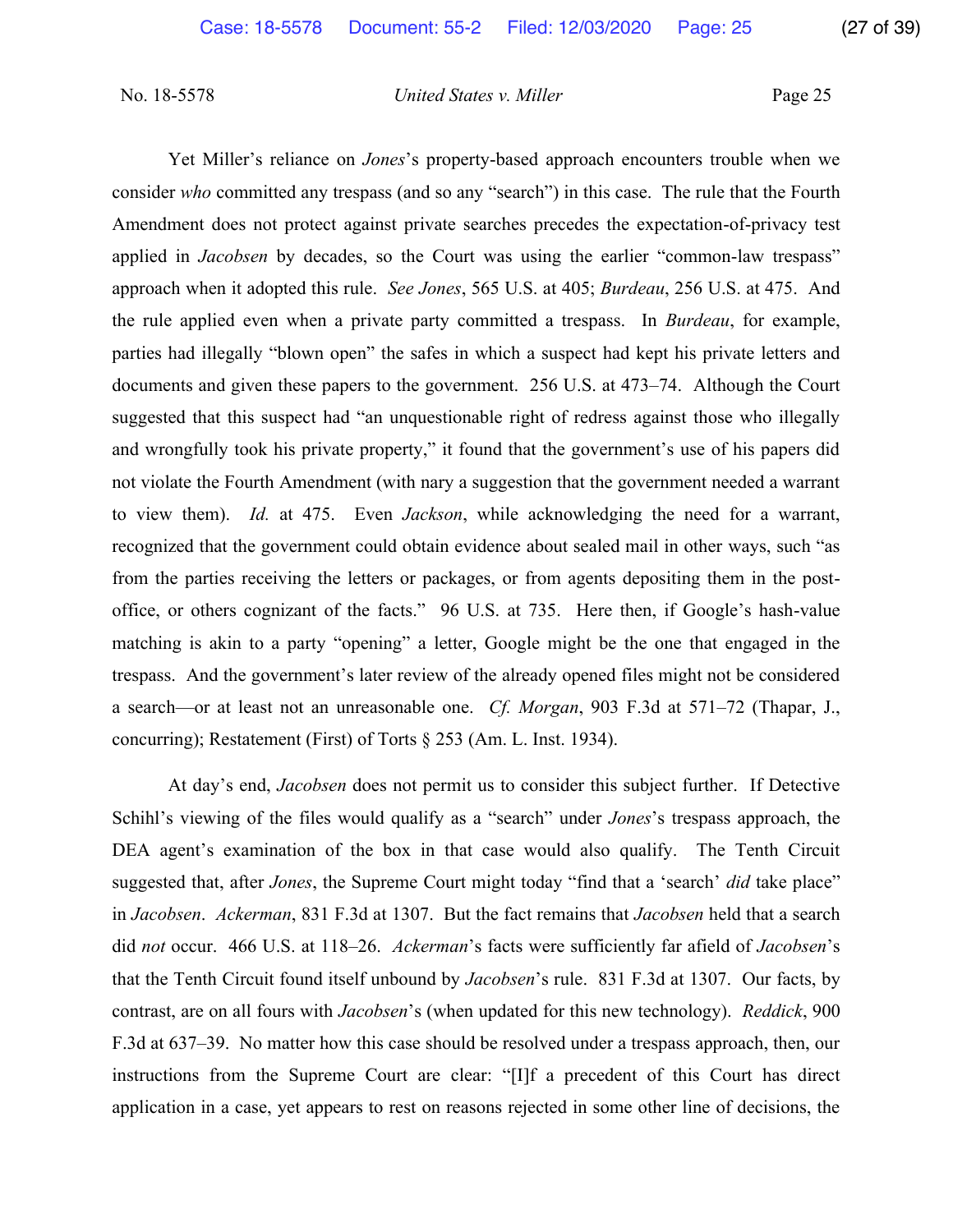Court of Appeals should follow the case which directly controls, leaving to this Court the prerogative of overruling its own decisions." *Agostini v. Felton*, 521 U.S. 203, 237 (1997) (citation omitted). We must follow *Jacobsen*'s legal rule here.

\* \* \*

One last point. The Fourth Amendment does not just prohibit unreasonable "searches"; it also prohibits unreasonable "seizures." Miller raises no separate claim that Schihl engaged in an unreasonable "seizure" through his "assertion of dominion and control over" the digital files sent by Google. *Jacobsen*, 466 U.S. at 120. (Schihl presumably had a right to seize the files if his viewing of them did not violate the Fourth Amendment because police may confiscate items that "are evidence of a crime or contraband." *Soldal v. Cook County*, 506 U.S. 56, 68 (1992).) We thus need not consider how the Fourth Amendment's seizure rules should extend to digital information that "can be copied repeatedly, instantly, and freely," "zipped around the world in a split second," and "stored anywhere and without cost." Orin S. Kerr, *Applying the Fourth Amendment to the Internet: A General Approach*, 62 Stan. L. Rev. 1005, 1014 (2010).

#### III. Sixth Amendment

Miller next argues that the district court violated the Sixth Amendment's Confrontation Clause by admitting NCMEC's CyberTipline Report into evidence. He may be correct that the admission of certain portions of this report violated the Confrontation Clause. But his claim fails because he challenges only automated portions that did not.

#### A

The Confrontation Clause gives "the accused" in "all criminal prosecutions" the right "to be confronted with the witnesses against him[.]" U.S. Const. amend. VI. This clause prohibits the government from introducing some out-of-court statements by individuals who do not testify at trial and whom the defendant has not had the opportunity to "confront." *See Crawford v. Washington*, 541 U.S. 36, 50–54 (2004). Yet the clause does not bar the use of all such hearsay. Its text gives the defendant a right to cross-examine "witnesses," not "speakers." A "witness" is one who provides "[t]estimony," that is, "[a] solemn declaration or affirmation made for the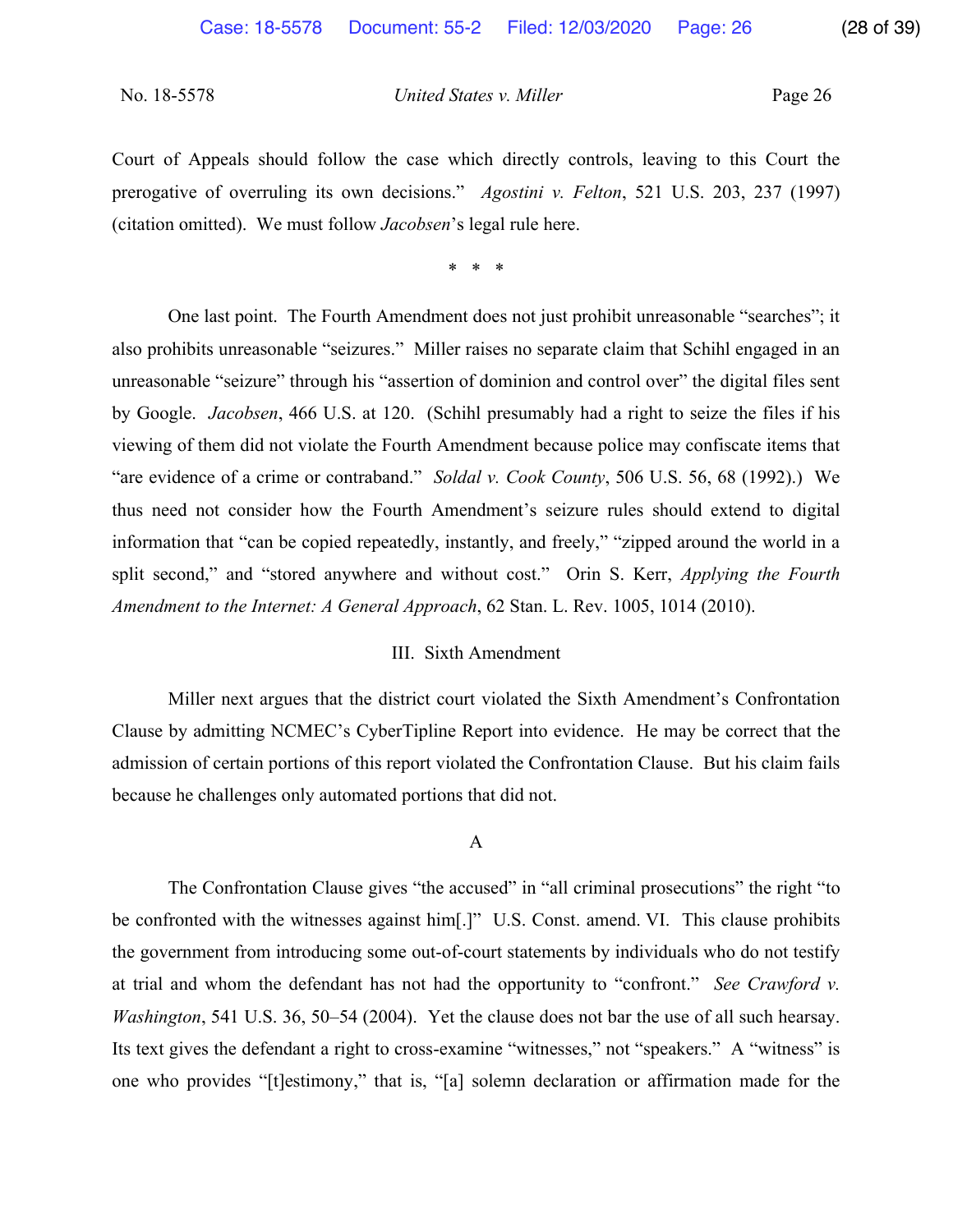purpose of establishing or proving some fact." *Id.* at 51 (quoting 2 Noah Webster, *An American Dictionary of the English Language* (1828)). The nature of an out-of-court statement thus determines whether the clause gives the defendant a right to cross-examine the person who made it. If an out-of-court statement is akin to "testimony," the clause prohibits the government's use of the statement unless the person who made it is unavailable to testify and the defendant has had a prior opportunity for cross-examination. *See id.* at 52, 68. If an out-of-court statement is not akin to testimony, the clause falls to the side and leaves the statement's admissibility to the rules of evidence. *See Ohio v. Clark*, 576 U.S. 237, 244–45 (2015).

The constitutional dividing line between admissible and inadmissible hearsay thus turns on the difference between "testimonial" and "nontestimonial" statements. To distinguish between these two types of statements, the Supreme Court has adopted a "primary-purpose" test. *See Davis v. Washington*, 547 U.S. 813, 822 (2006). The Court has described this test in varying ways. It has sometimes noted that a statement made during an out-of-court conversation is testimonial when, "in light of all the circumstances, viewed objectively, the 'primary purpose' of the conversation was to 'creat[e] an out-of-court substitute for trial testimony.'" *Clark*, 576 U.S. at 245 (quoting *Michigan v. Bryant*, 562 U.S. 344, 358 (2011)). It has other times noted that an out-of-court statement is testimonial if it has "a 'primary purpose' of 'establish[ing] or prov[ing] past events potentially relevant to later criminal prosecution.'" *Bullcoming v. New Mexico*, 564 U.S. 647, 659 n.6 (2011) (quoting *Davis*, 547 U.S. at 822). Either way, the prime example of this sort of out-of-court testimony is a person's statement to the police about a crime during a formal interrogation. *See Crawford*, 541 U.S. at 53. Conversely, a person does not give "testimony" when, for example, the person calls 911 to request help during an emergency. *See Davis*, 547 U.S. at 827–29. The "primary purpose of [that] interrogation is to enable police assistance to meet an ongoing emergency," not to establish a prior fact or create trial evidence. *Id.* at 822.

This dividing line extends to statements made in reports. On the one hand, a formal report created for the purpose of proving a fact at trial is testimonial, and a defendant has the right to cross-examine the report's author. *See Bullcoming*, 564 U.S. at 657–58. Laboratory reports made for trial are good examples of these "testimonial" reports. In a drug-trafficking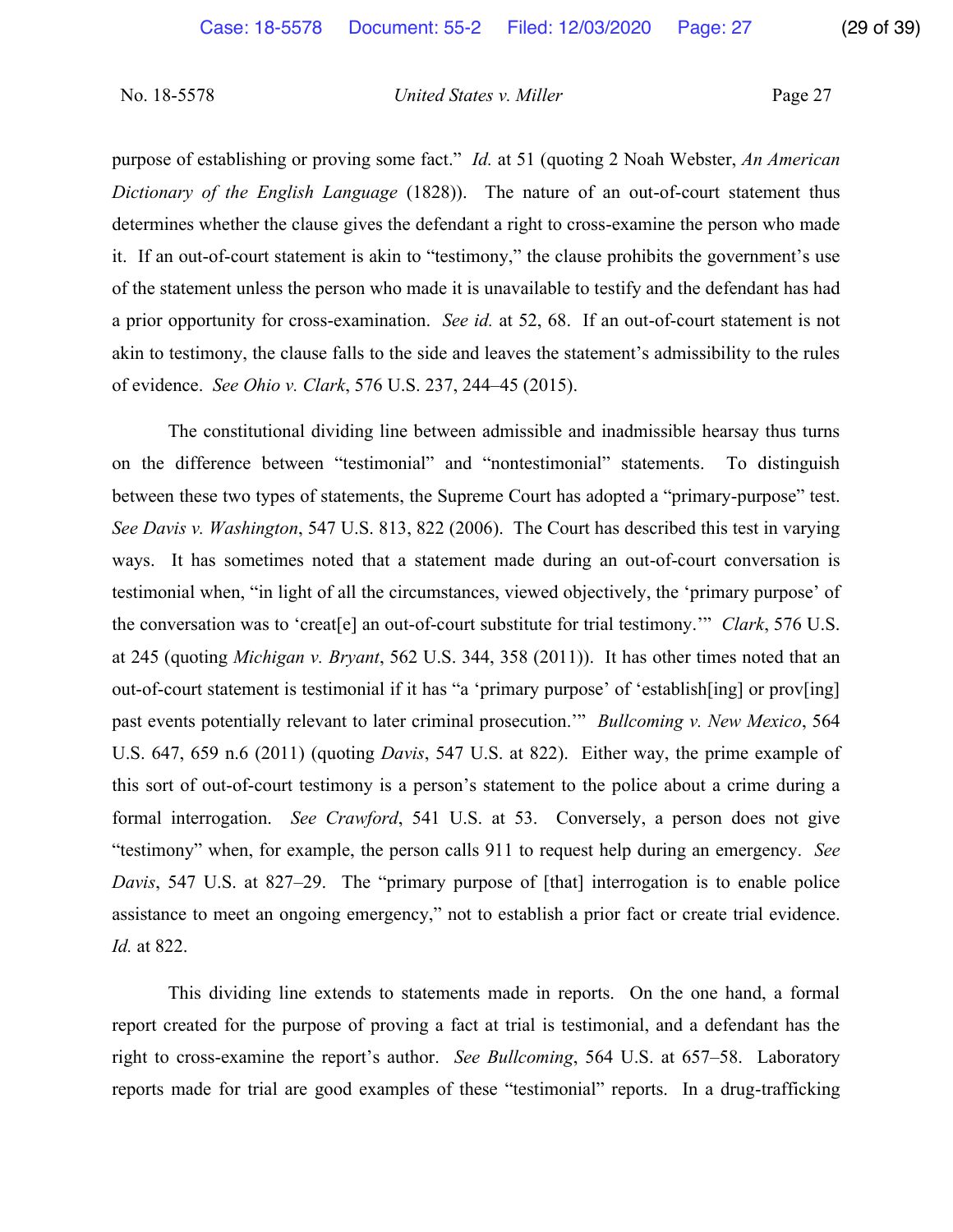trial, the Supreme Court held that the government could not introduce an analyst's sworn report asserting that a substance connected to the defendant was cocaine. *See Melendez-Diaz v. Massachusetts*, 557 U.S. 305, 309–11 (2009). And in a drunk-driving trial, the Court held that the government could not use an analyst's formal, signed certificate asserting that a bloodalcohol test showed the defendant's blood-alcohol level. *See Bullcoming*, 564 U.S. at 658–65.

On the other hand, a report written for a purpose unrelated to creating evidence or proving past events is generally nontestimonial. Business records are the best examples of these reports. Those records are generally admissible without cross-examination of their authors because they are "created for the administration of an entity's affairs and not for the purpose of establishing or proving some fact at trial[.]" *Id.* at 659 n.6 (quoting *Melendez-Diaz*, 557 U.S. at 324). Even some lab reports might fall on this nontestimonial side of things. *See Williams v. Illinois*, 567 U.S. 50, 58 (2012) (plurality opinion). In *Williams*, a fractured Supreme Court found nontestimonial a report that contained "a male DNA profile produced from semen taken from [the vaginal] swabs" of a rape victim. *Id.* at 59. A four-Justice plurality reasoned that the report was nontestimonial because its primary purpose was "to catch a dangerous rapist who was still at large," not to prove a fact for trial. *Id.* at 84. Justice Thomas relied on a different rationale. He reasoned that this DNA report (unlike the reports in *Bullcoming* and *Melendez-Diaz*) was nontestimonial because it lacked sufficient solemnity. *Id.* at 111–12 (Thomas, J., concurring in the judgment). Although signed by reviewers, the report nowhere "attest[ed] that its statements accurately reflect[ed] the DNA testing processes used or the results obtained." *Id.* at 111.

#### B

Miller challenges the admission of the CyberTipline Report under these rules. Recall that this report had three sections with three "authors." In Section A, Google identified the date that the Gmail account uploaded the child-pornography files and the IP addresses used to access this account. Rep., R.33-2, PageID#169–71. Section A describes itself as an "Automatic Report," *id.*, PageID#169, and Miller does not dispute the government's claim that no Google employee manually entered information into this section. Lindsey Olson, the NCMEC director who oversees the CyberTipline program, added that NCMEC could not change anything in this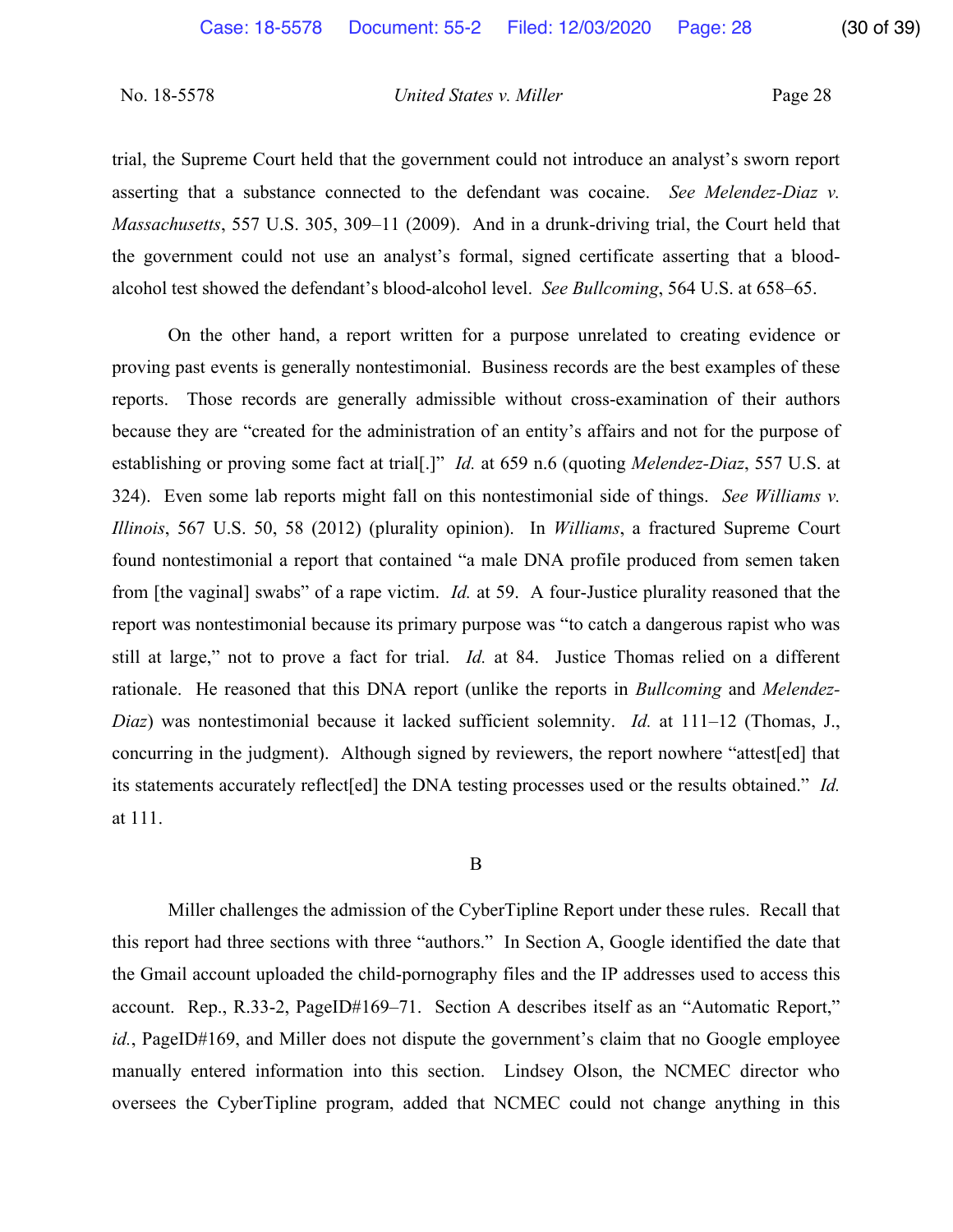section. Olson Tr., R.105, PageID#1088. In Section B, NCMEC's systems automatically recorded the results of an automated search for the location of the Google-provided IP addresses. Rep., R.33-2, PageID#172–73.This section listed Fort Mitchell as the location of the IP addresses, included the same longitude and latitude coordinates for both IP addresses, and identified Time Warner Cable as the internet service provider. *Id.*In Section C, an NCMEC analyst recorded the results of a manual search for public information connected to the Gmail account. *Id.*, PageID#173–77. The analyst also attached a printout of a profile page with a picture of "Bill M" from the social-media website "Tagged." *Id.*, PageID#177.

Miller argues that the admission of this report violated the Confrontation Clause because it was testimonial and he did not have the opportunity to cross-examine the NCMEC analyst about the location information in Section B. Miller may well be correct that the NCMEC analyst's statements were testimonial, but he is wrong in concluding that this fact gave him a right to cross-examine the analyst about statements that the analyst did not make.

Start with the analyst's statements in Section C describing the results of the analyst's manual searches. Were they testimonial? It might depend on which of the Supreme Court's varied "primary-purpose" tests we apply. As noted, sometimes the Court has described a testimonial statement as one made with the general "purpose of establishing or proving some fact." *Melendez-Diaz*, 557 U.S. at 310 (quoting *Crawford*, 541 U.S. at 51). When the test is defined this way, Miller has good grounds to conclude that the analyst's statements qualify. The analyst knew that a child-pornography crime likely had been committed and was searching public information to establish the identity of the suspect who had used the incriminating Gmail account. When the analyst noted that this email was associated with a profile page on a socialmedia site, the analyst made that statement "for the purpose of establishing" that very fact—that this email address was connected to "Bill M." on "Tagged." *Id.* And, considered objectively, the analyst well knew that this information would be shared with investigating police. For essentially these reasons, the First Circuit held in a similar case that Yahoo reports sent to NCMEC and NCMEC reports sent to police both are testimonial. *See Cameron*, 699 F.3d at 642–52.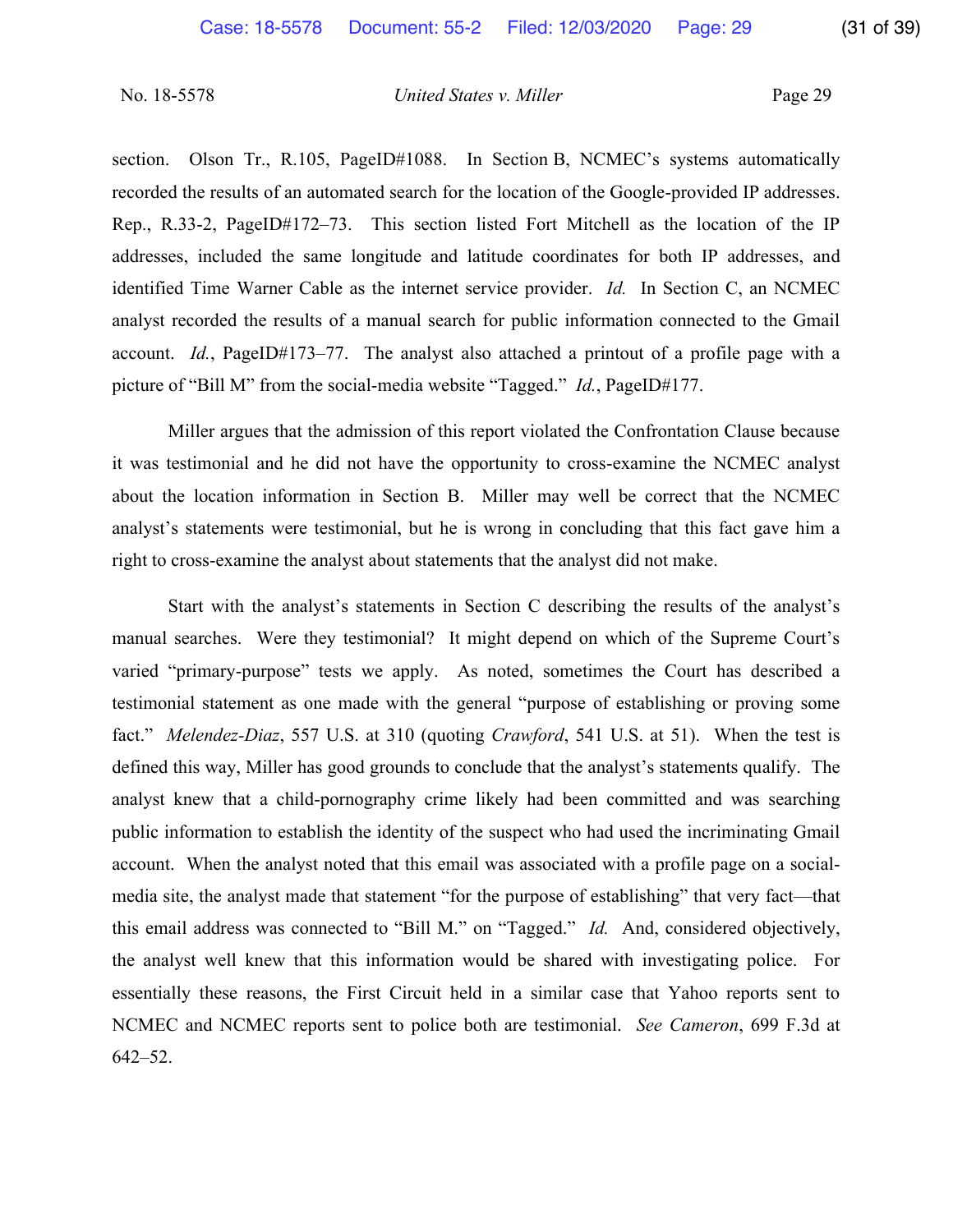Yet the Supreme Court has sometimes defined the primary-purpose test more narrowly. It has noted that a statement is testimonial if it is made with the specific "purpose of creating an out-of-court substitute for trial testimony." *Clark*, 576 U.S. at 250–51 (quoting *Bryant*, 562 U.S. at 358). The analyst's statements might not satisfy this narrower definition. In two ways, the statements also resemble the report containing a DNA profile that *Williams* found nontestimonial. The first way: Like the technicians in *Williams*, the analyst did not have a specific target in mind when undertaking the searches. *See* 567 U.S. at 84–85 (plurality opinion). So the analyst might have made the statements "not to accuse [Miller] or to create evidence for use at trial," but "to catch" the at-large person who had sent child pornography. *Id.* at 84. The second way: In terms of their solemnity, the analyst's statements are more like the informal report in *Williams* than the sworn statements in *Melendez-Diaz* or the signed certificate in *Bullcoming*. The analyst did not sign the report or certify its accuracy. Rep., R.33-2, PageID#174–77. And the report disclaims its trustworthiness, noting that the "CyberTipline cannot confirm the accuracy of information found in public records or whether the results are affiliated with any parties relating to this report." *Id.*, PageID#174. Justice Thomas's separate interpretation thus might also suggest that the statements are nontestimonial. *See Williams*, 567 U.S. at 111–12 (Thomas, J., concurring in the judgment).

All of this shows that the Supreme Court may one day need to clarify its primary-purpose test. Ultimately, however, we need not resolve how this test applies to the NCMEC analyst's *own* statements. That is because Miller raises no objection to his inability to cross-examine the analyst about the statements in Section C. Rather, Miller objects that he could not cross-examine the analyst about the information identifying the location of the Google-provided IP addresses in Section B. Miller's claim that he had a right to confront the analyst about Section B's information contains both a factual error and a legal one. Factually, the NCMEC analyst was not the "speaker" who made the statements in Section B. As Olson testified, NCMEC's systems automatically generated this information once NCMEC received the report. Olson Tr., R.95, PageID#541–42.

Legally, the admissibility of this information turns on the rules of evidence, not the Confrontation Clause. The clause limits its reach to "witnesses." U.S. Const. amend. VI. The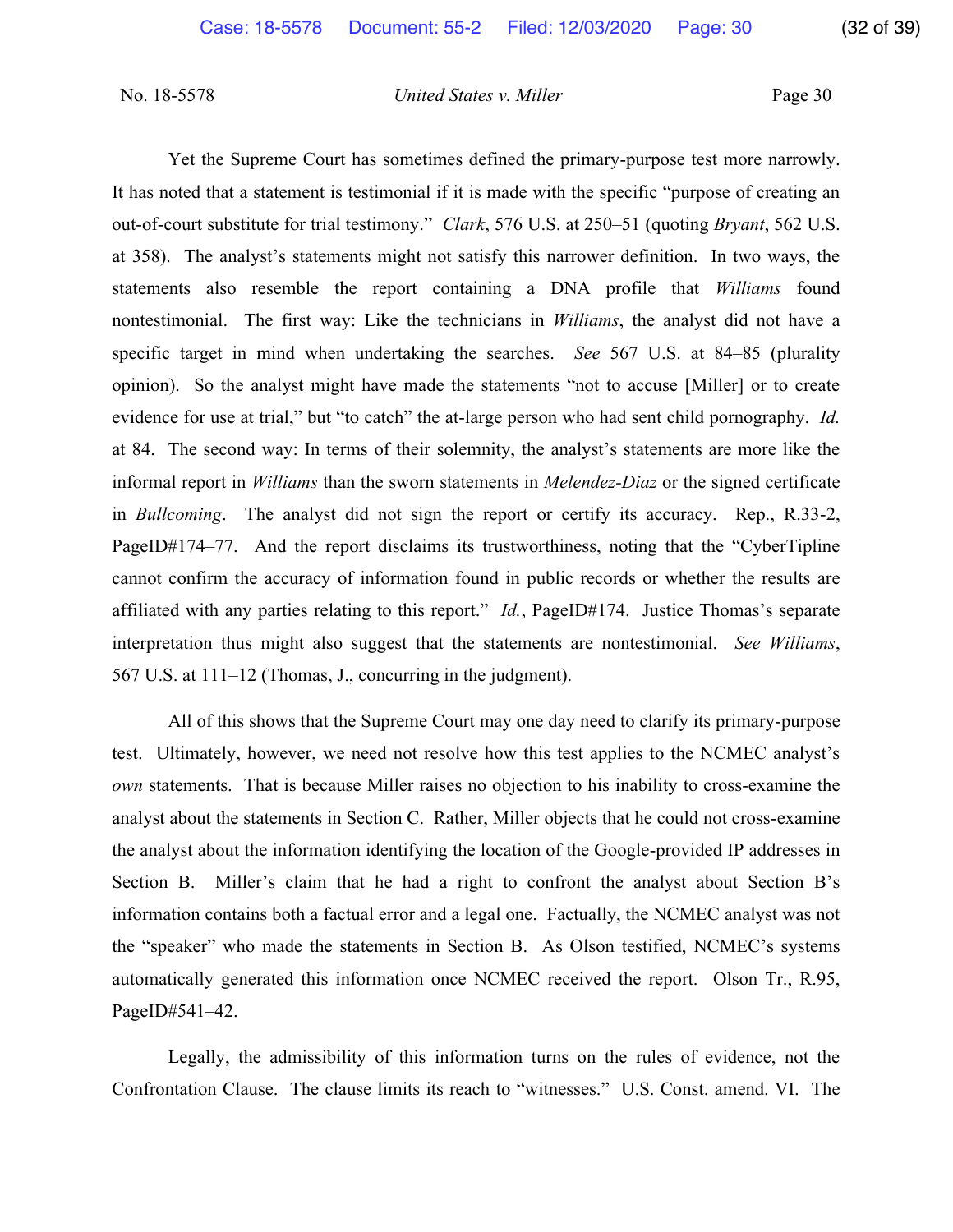word "witness" has a common meaning covering "[o]ne" (i.e., a person) "who gives testimony." Webster, *supra*, *American Dictionary*; *see* 2 T.E. Tomlins, *The Law Dictionary* 986 (1810). The backdrop against which the clause was enacted also confirms that it existed to prevent the use of a *person*'s out-of-court statements to convict the defendant. *Crawford*, 541 U.S. at 43–50. This text and history show that the clause encompasses statements by people, not information by machines. A computer system that generates data and inputs the data into a report cannot be described as a "witness" that gives "testimony." If the system were the witness, how would the government make it available for cross-examination? Would it have to be asked questions in computer code?

Unsurprisingly, courts have agreed that the Confrontation Clause does not apply to information generated by machines. *See United States v. Summers*, 666 F.3d 192, 202–03 (4th Cir. 2011); *United States v. Lamons*, 532 F.3d 1251, 1263–65 (11th Cir. 2008); *United States v. Moon*, 512 F.3d 359, 362 (7th Cir. 2008). Relatedly, they have recognized that machinegenerated information does not qualify as "hearsay" under the rules of evidence because the information is not a statement by a person. *See* Fed. R. Evid. 801(a)–(c); *see, e.g.*, *United States v. Channon*, 881 F.3d 806, 810–11 (10th Cir. 2018); *United States v. Lizarraga-Tirado*, 789 F.3d 1107, 1109–10 (9th Cir. 2015). This precedent extends to the data produced by NCMEC's systems.

Perhaps Miller could respond that the computer coder who developed the program that performs these functions should be subject to cross-examination about the program's reliability. *Bullcoming*, for example, rejected the argument that the "machine" performing the blood-alcohol test was the "speaker" when the analyst himself stated that he had performed the test on the machine and described the results. *See* 564 U.S. at 659–61. And the Eighth Circuit has noted that "[m]achine-generated records . . . can become hearsay when developed with human input." *United States v. Juhic*, 954 F.3d 1084, 1089 (8th Cir. 2020). But neither *Bullcoming* nor *Melendez-Diaz* can be extended as far as Miller needs. Both cases held only that an analyst who used a machine to perform a test and who made statements about the results must be subject to cross-examination over the statements. *Melendez-Diaz* disclaimed any broader notion that the Confrontation Clause reached everyone "whose testimony may be relevant in establishing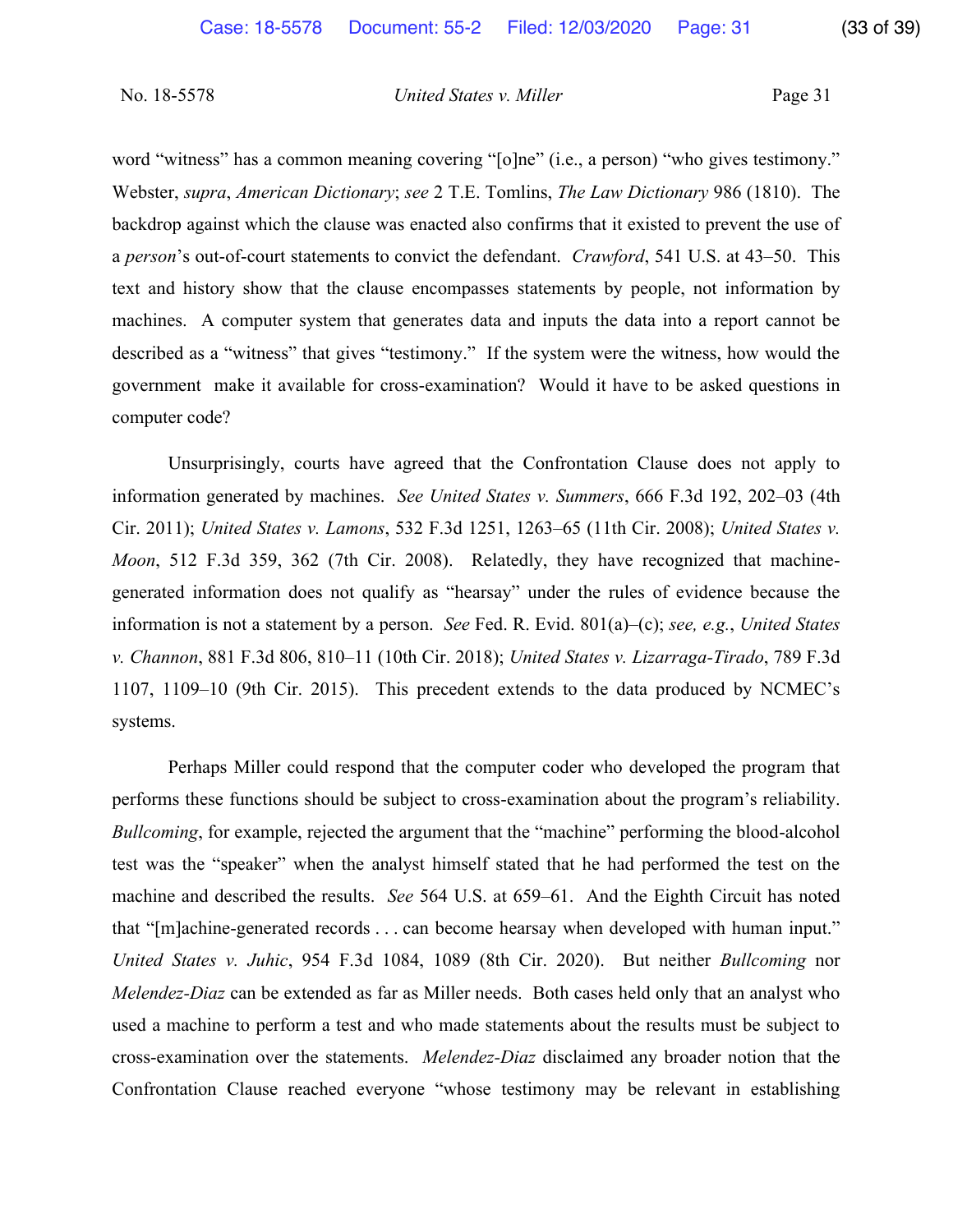the . . . accuracy of the testing device" used in a case. 557 U.S. at 311 n.1. And *Bullcoming* nowhere suggested that the clause gave the defendant the right to cross-examine the creator of the "gas chromatograph machine" (the machine that tested the blood-alcohol level). 564 U.S. at 654.

The same logic applies here. The Confrontation Clause does not give Miller a right to cross-examine the individuals who created NCMEC's systems. And Miller identifies no other individuals like the analysts in *Bullcoming* and *Melendez-Diaz* who performed specific tests and made statements about their results. Here, the systems automatically performed the "search" (or "test") for the location of the IP addresses. And they automatically recorded the results (or "statements") in Section B. This case involved no "human input" because the NCMEC analyst undertook neither the search nor the recording. *Juhic*, 954 F.3d at 1089. Miller thus had no Confrontation Clause right to cross-examine the analyst about the information in Section B.

#### $\overline{C}$

In response, Miller does not challenge the legal point that data from computers are not "testimony" from "witnesses." Rather, he challenges the factual point that NCMEC's systems automatically imported the location information into Section B. According to Miller, the record leaves "entirely unclear" whether the NCMEC analyst helped. Not so. As Miller's support, he cites Olson's background testimony that when NCMEC receives a report, "the analysts may add additional value to" it and "may review the information that's been provided and try to locate or provide a location." Olson Tr., R.105, PageID#1080. Yet Olson clarified that the analysts historically had to search for the geographic area of IP addresses, but that Section B was "basically automating" "a lot of those things that [analysts] used to do" manually. *Id.*, PageID#1092. She went on: "[T]he system is able to take the IP address, [and] use publicly available tools to geo locate the IP address." *Id.*, PageID#1093. Another NCMEC witness at an earlier stage of the case confirmed that "NCMEC systems performed a publicly-available WhoIs lookup related to the [two] IP addresses reported by Google." Shehan Decl., R.33-6, PageID#196. Section B itself shows that it contained automated information. The report's table of contents describes "Section B" as "Automated Information Added by NCMEC Systems." Rep., R.33-2, PageID#168, 172. Section B then notes: "The information found in Section B of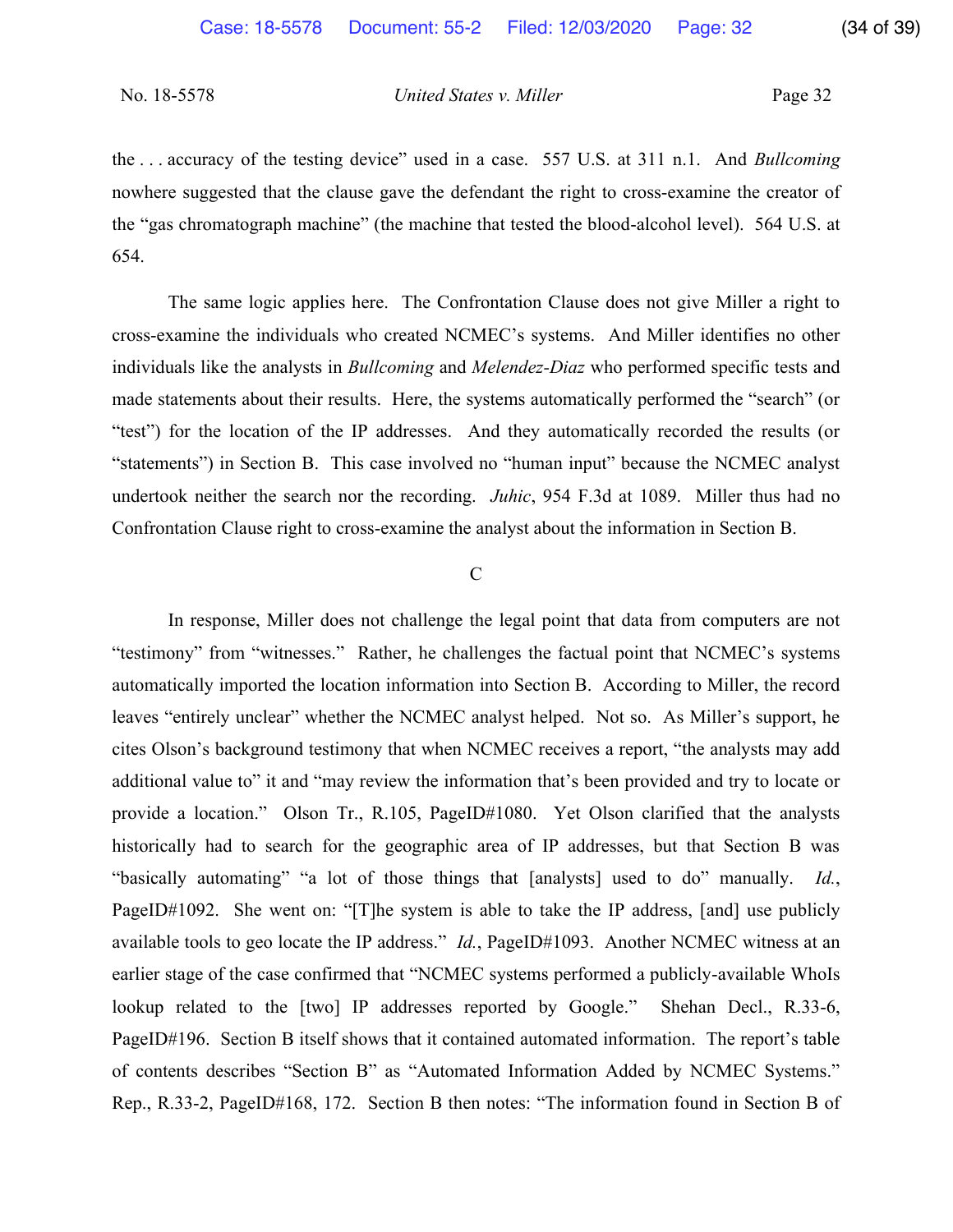this CyberTipline Report has been automatically generated by NCMEC Systems." *Id.*, PageID#172. The record is clear: NCMEC's systems automatically produced the information about which Miller complains.

That this information was automated dooms Miller's reliance on the First Circuit's decision in *Cameron*. As noted, *Cameron* held that statements in reports that Yahoo provided to NCMEC and that NCMEC provided to the police were testimonial. 699 F.3d at 642–52. But *Cameron* made clear that the Yahoo reports "were made by a *person* with knowledge of their contents"; they were not made by a computer system. *Id.* at 642 (emphasis added). And *Cameron* made clear that an "NCMEC employee" had prepared the CyberTipline Reports at issue. *Id.* at 651.

That this information was automated also dooms Miller's claimed prejudice from the lack of cross-examination. He argues that he was harmed by his inability to cross-examine the analyst about the information in Section B because some of this information may have been exculpatory. Specifically, Miller's counsel used the identified longitude and latitude coordinates to do his own manual "geolocation," and counsel's research allegedly revealed that the coordinates pinpointed to a location other than Miller's home. Appellant Br. 26 & Ex. A. Miller argues that the analyst's failure to testify barred him from engaging in any inquiry on this critical subject. Yet again, the analyst did not input these coordinates into Section B, so Miller had no Confrontation Clause right to cross-examine the analyst about statements the analyst did not make. And nothing prevented Miller from cross-examining NCMEC's director (Olson) about the accuracy of its systems or how those systems chose these coordinates. The district court indicated that it would have allowed Miller's counsel to pursue this line of questioning with Olson. Tr., R.97, PageID#902.

Miller's counsel decided against this cross-examination not because the analyst failed to testify but for a strategic reason: Olson did not mention the coordinates or suggest that they identified Miller's home. *Id.* Yet the government unfairly undermined this strategy, Miller rightly notes, when its counsel argued during closing that the longitude and latitude coordinates had been "[t]he defendant's house." *Id.*, PageID#891. The government concedes that this statement had no basis in evidence. But the Confrontation Clause does not regulate an improper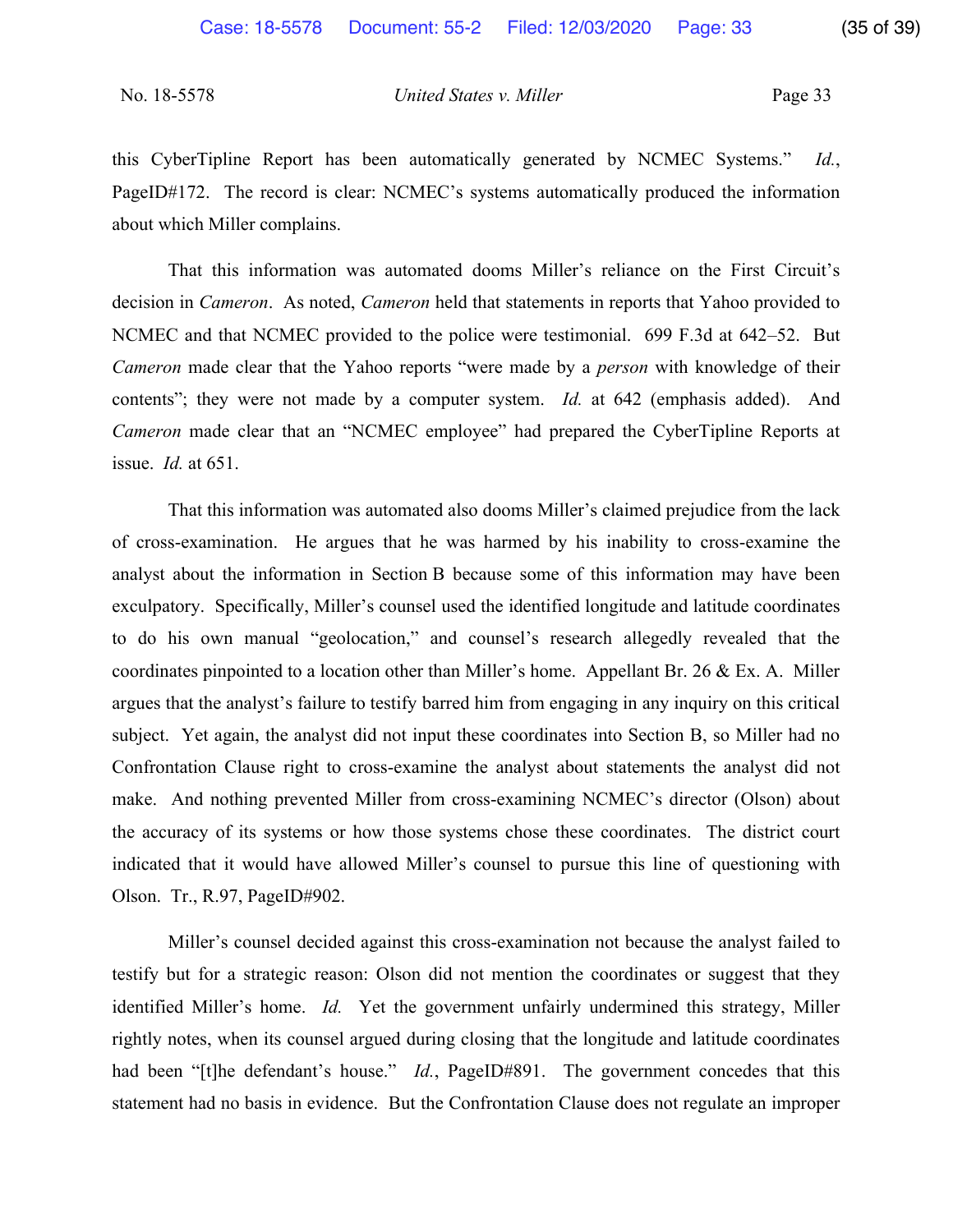closing argument. That is the domain of the Due Process Clause (or our general supervisory powers). *See Donnelly v. DeChristoforo*, 416 U.S. 637, 642–45 (1974). And Miller asserted no due-process or prosecutorial-misconduct challenge to the government's argument until his reply brief. That came too late. *See Island Creek Coal Co. v. Wilkerson*, 910 F.3d 254, 256 (6th Cir. 2018).

#### IV. Sufficiency of the Evidence

Miller ends with the claim that the government presented insufficient evidence to convict him. To succeed on this claim, Miller must show that no "rational trier of fact could have found the essential elements of the crime beyond a reasonable doubt." *United States v. Potter*, 927 F.3d 446, 453 (6th Cir. 2019) (citation omitted). Miller does not dispute that a rational jury could have found that *someone* committed the essential elements of the charged childpornography offenses beyond a reasonable doubt. He asserts only that no rational jury could have found that *he* committed those offenses given the other evidence implicating his brother— Fred Miller.

This argument misunderstands our standard of review. We readily agree that Miller presented *some* evidence pointing to his brother Fred. A few emails sent to the Gmail account, for example, were addressed to Fred about a cellphone rebate, and Fred visited Miller's home once a week or so. But simply because another jury might have harbored doubt based on this evidence does not allow us to overturn the jury's verdict that Miller was the guilty party. On a sufficiency-of-the-evidence challenge, we consider only whether "the government's case was so lacking that it should not have even been submitted to the jury." *Musacchio v. United States*, 136 S. Ct. 709, 715 (2016) (citation omitted). That "limited review" bars us from reweighing the evidence or deciding for ourselves whether Miller or the government put on the more convincing case. *United States v. Maya*, 966 F.3d 493, 499 (6th Cir. 2020) (quoting *Musacchio*, 136 S. Ct. at 715). We ask merely whether Miller's jury behaved irrationally in concluding beyond a reasonable doubt that he rather than Fred committed these crimes, drawing all reasonable inferences in the government's favor. *See United States v. Braswell*, 704 F. App'x 528, 539–40 (6th Cir. 2017).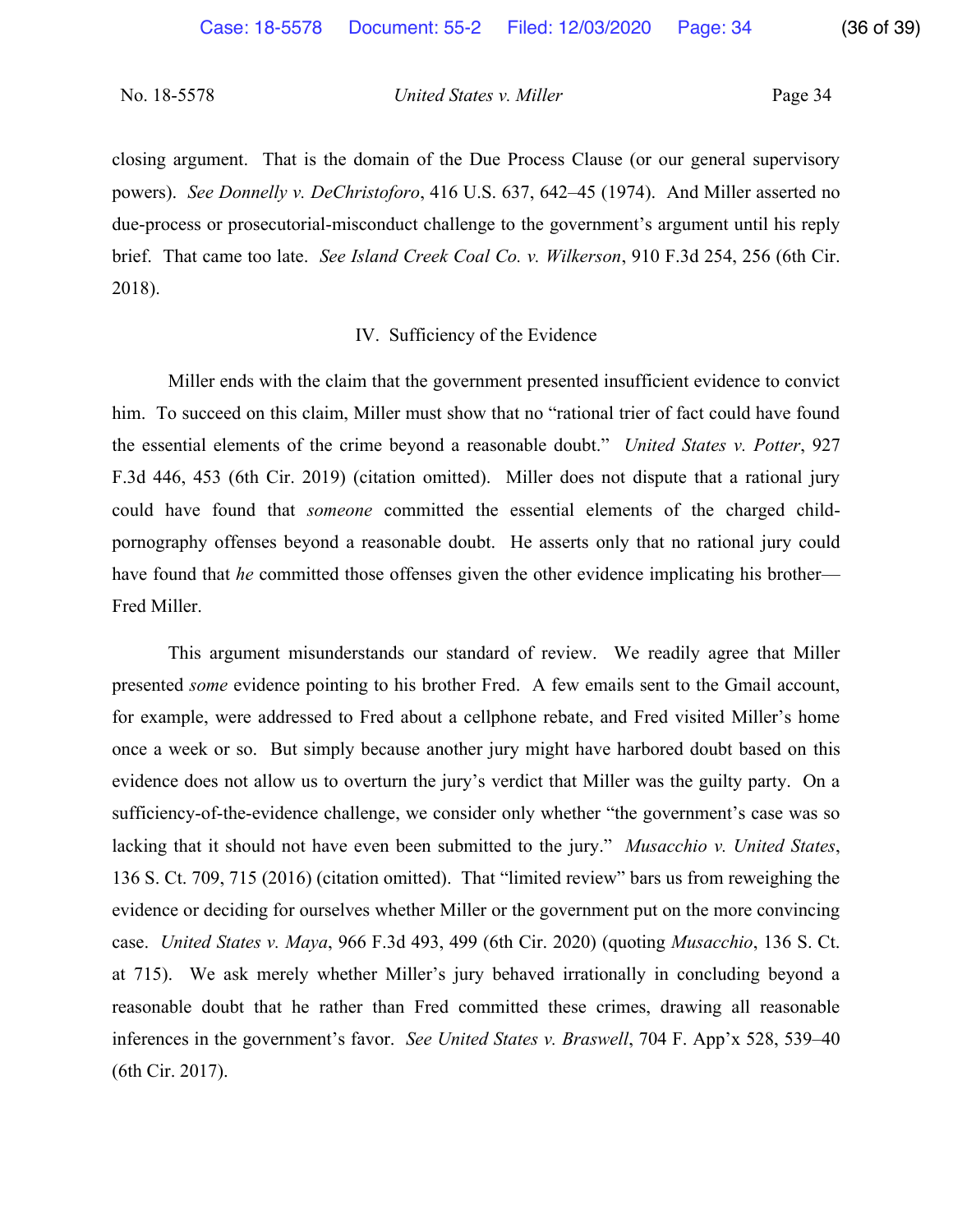The government more than met its burden under these rules. Substantial evidence pointed to Miller rather than Fred as the person who committed the child-pornography offenses. Consider the emails. Google's records listed the subscriber for the Gmail account as "Bill Miller." Many emails and messages sent from this account also propositioned women using the same story. A person named "Bill" would, among other things, allege that his wife "Tania" had died (Tania is the name of Miller's wife), and would send personal photos of Miller (not his brother). This account was also connected to a "Tagged" social-media profile that included Miller's picture. And the IP address for the July 9 email matched a Time Warner Cable subscription from Miller's house, not Fred's.

Next consider the external hard drive with the child-pornography files. It was found at Miller's house, not Fred's. In an interview with Detective Schihl, Miller admitted that he owned the hard drive and that it contained child pornography (although he claimed that it had been on the drive when he bought it a year earlier). That hard drive, which had child pornography neatly catalogued in file folders with names like "incest" or "pre-teen," contained a file folder named "me" with pictures of Miller. And it had Skype messages asking for child pornography using the display name "Bill Miller." A forensic examination also revealed that the child-pornography folders were created on the hard drive just a week before the July 9 email, not a year before as Miller had claimed.

Against this evidence, Miller cites *United States v. Lowe*, 795 F.3d 519 (6th Cir. 2015). There, the government learned that an IP address at the home of the defendant, James Lowe, was sharing child pornography over a peer-to-peer network. *Id.* at 520. Lowe lived at this home with his wife and an adopted child. *Id.* The police searched the home and found a laptop that contained substantial child pornography. *Id.* at 521. After a jury convicted Lowe of various child-pornography offenses, we held that the evidence was insufficient to prove that Lowe had knowingly downloaded the child-pornography onto the laptop. *Id.* at 523. We relied on the fact that Lowe "shared his home with two other people, both of whom could access" the laptop and the peer-to-peer file-sharing program without entering passwords. *Id.* Critically, no circumstantial evidence—for example, the laptop's browser history—suggested that it was Lowe rather than the others who had used this laptop to download child pornography. *Id.* at 523–24.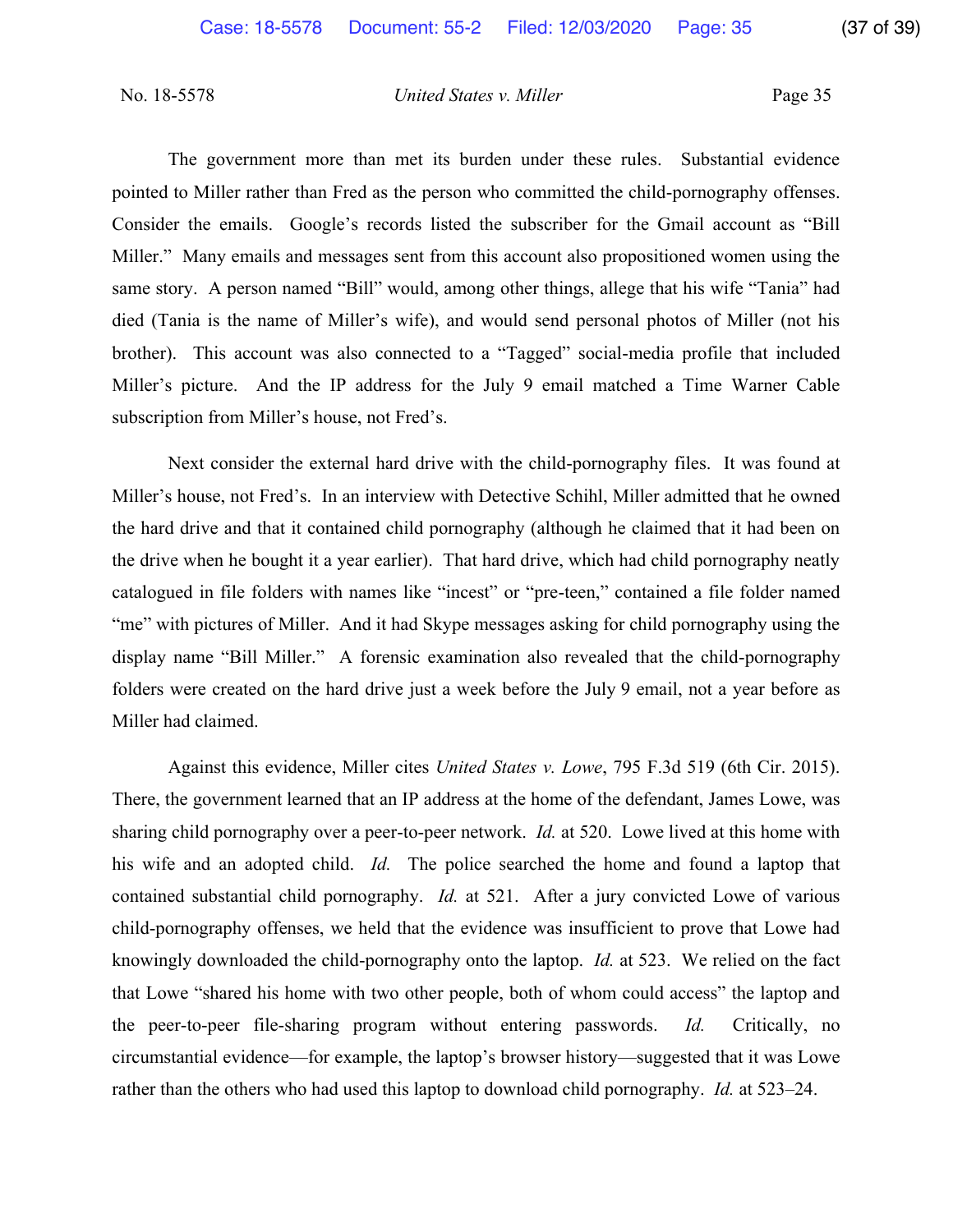"Simply put, this case is not at all like . . . *Lowe*." *United States v. Niggemann*, 881 F.3d 976, 981 (7th Cir. 2018). The circumstantial evidence here, unlike the circumstantial evidence there, sufficed for a rational jury to exclude Fred beyond a reasonable doubt. *See United States v. Clingman*, 521 F. App'x 386, 395–96 (6th Cir. 2013). In other cases rejecting sufficiency challenges like Miller's, courts have pointed to such circumstantial evidence as the fact that the incriminating account (like the Gmail account) was registered to the defendant. *See Niggemann*, 881 F.3d at 980. These cases have also pointed to the fact that a profile page of a relevant account included the defendant's picture (like the "Tagged" account) or the fact that the emails sent from a relevant account included "identifying photographs" and used the defendant's name (like many of the emails from the Gmail account). *See United States v. Woerner*, 709 F.3d 527, 536–37 (5th Cir. 2013); *see also United States v. Farnum*, 811 F. App'x 18, 20 (2d Cir. 2020) (order). And these cases have pointed to the defendant's own statements that he possessed the child pornography (like the statements that Miller made to Detective Schihl). *Woerner*, 709 F.3d at 537.

We affirm.